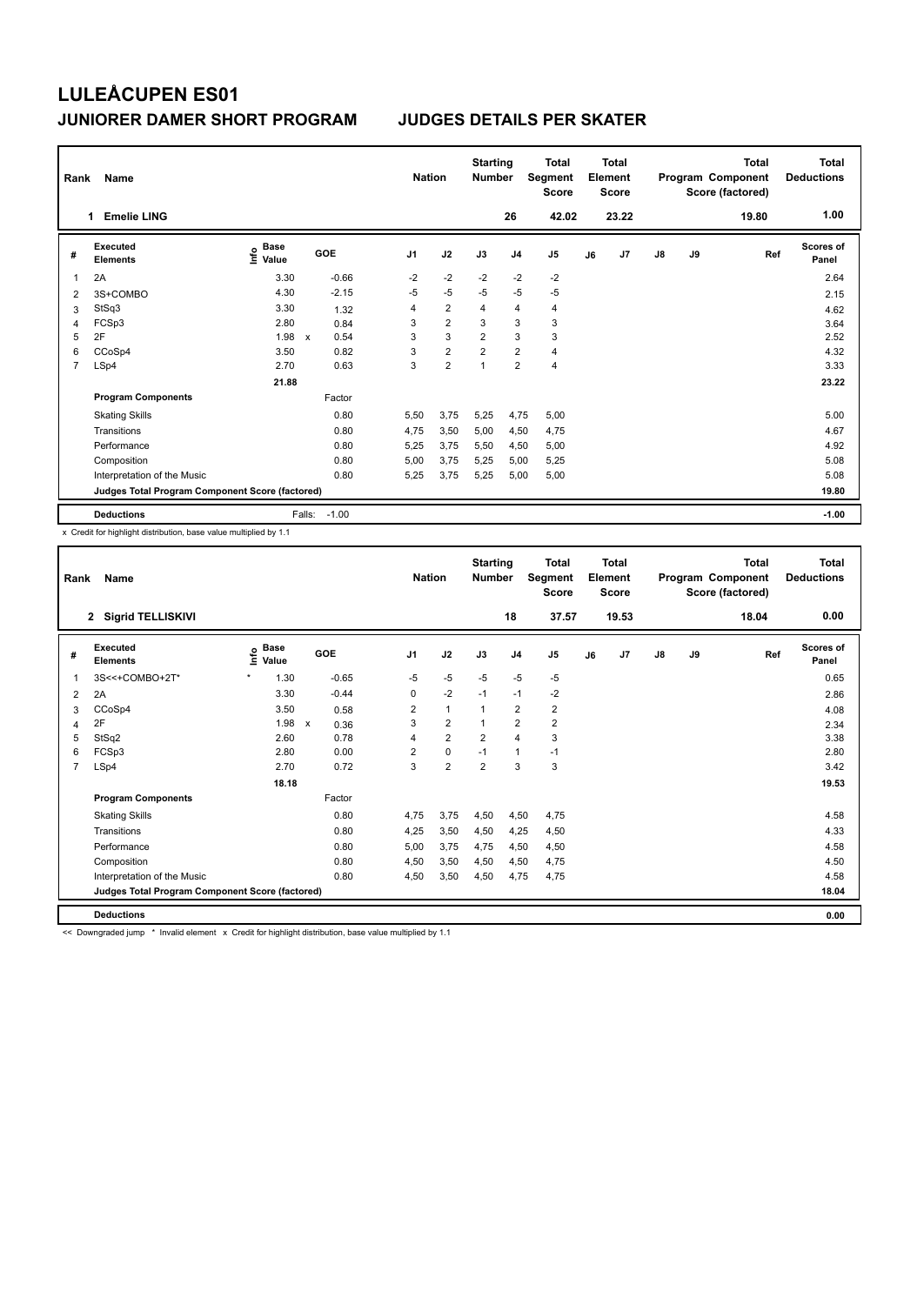| Rank           | Name                                            |    |                                  |              |         | <b>Nation</b>  |                         | <b>Starting</b><br><b>Number</b> |                         | <b>Total</b><br>Segment<br><b>Score</b> |    | <b>Total</b><br>Element<br>Score |               |    | <b>Total</b><br>Program Component<br>Score (factored) | <b>Total</b><br><b>Deductions</b> |
|----------------|-------------------------------------------------|----|----------------------------------|--------------|---------|----------------|-------------------------|----------------------------------|-------------------------|-----------------------------------------|----|----------------------------------|---------------|----|-------------------------------------------------------|-----------------------------------|
|                | <b>Vivien TESZARI</b><br>3                      |    |                                  |              |         |                |                         |                                  | 30                      | 37.03                                   |    | 20.09                            |               |    | 16.94                                                 | 0.00                              |
| #              | Executed<br><b>Elements</b>                     |    | <b>Base</b><br>e Base<br>E Value | <b>GOE</b>   |         | J <sub>1</sub> | J2                      | J3                               | J <sub>4</sub>          | J <sub>5</sub>                          | J6 | J7                               | $\mathsf{J}8$ | J9 | Ref                                                   | <b>Scores of</b><br>Panel         |
|                | CCoSp4                                          |    | 3.50                             |              | 0.70    | 2              | 3                       | $\overline{2}$                   | $\overline{2}$          | $\overline{1}$                          |    |                                  |               |    |                                                       | 4.20                              |
| 2              | $2Lz+3T<<$                                      | << | 3.40                             |              | $-1.05$ | $-5$           | $-4$                    | $-5$                             | $-5$                    | $-5$                                    |    |                                  |               |    |                                                       | 2.35                              |
| 3              | FCSp1                                           |    | 1.90                             |              | 0.06    | 0              | 1                       | $\mathbf{1}$                     | 0                       | $-1$                                    |    |                                  |               |    |                                                       | 1.96                              |
| 4              | StSq2                                           |    | 2.60                             |              | 0.26    | $\overline{2}$ | 3                       | $-1$                             | $\overline{2}$          | $-1$                                    |    |                                  |               |    |                                                       | 2.86                              |
| 5              | 2Fe                                             | e  | 1.35                             |              | $-0.23$ | $-2$           | $-3$                    | $-1$                             | $-1$                    | $-2$                                    |    |                                  |               |    |                                                       | 1.12                              |
| 6              | 2A                                              |    | 3.63                             | $\mathsf{x}$ | 0.55    | 3              | $\overline{\mathbf{c}}$ | $\mathbf{1}$                     | $\overline{\mathbf{c}}$ | 0                                       |    |                                  |               |    |                                                       | 4.18                              |
| $\overline{7}$ | LSp4                                            |    | 2.70                             |              | 0.72    | 3              | $\overline{2}$          | 3                                | 3                       | $\mathbf 0$                             |    |                                  |               |    |                                                       | 3.42                              |
|                |                                                 |    | 19.08                            |              |         |                |                         |                                  |                         |                                         |    |                                  |               |    |                                                       | 20.09                             |
|                | <b>Program Components</b>                       |    |                                  |              | Factor  |                |                         |                                  |                         |                                         |    |                                  |               |    |                                                       |                                   |
|                | <b>Skating Skills</b>                           |    |                                  |              | 0.80    | 4,50           | 4,25                    | 4,25                             | 4,25                    | 4,25                                    |    |                                  |               |    |                                                       | 4.25                              |
|                | Transitions                                     |    |                                  |              | 0.80    | 4,25           | 4,00                    | 3,50                             | 4,00                    | 4,00                                    |    |                                  |               |    |                                                       | 4.00                              |
|                | Performance                                     |    |                                  |              | 0.80    | 4.75           | 4,25                    | 3.75                             | 4,50                    | 4,50                                    |    |                                  |               |    |                                                       | 4.42                              |
|                | Composition                                     |    |                                  |              | 0.80    | 4,75           | 4,00                    | 3,75                             | 4,50                    | 4,50                                    |    |                                  |               |    |                                                       | 4.33                              |
|                | Interpretation of the Music                     |    |                                  |              | 0.80    | 4,50           | 4,00                    | 3,75                             | 4,25                    | 4,25                                    |    |                                  |               |    |                                                       | 4.17                              |
|                | Judges Total Program Component Score (factored) |    |                                  |              |         |                |                         |                                  |                         |                                         |    |                                  |               |    |                                                       | 16.94                             |
|                | <b>Deductions</b>                               |    |                                  |              |         |                |                         |                                  |                         |                                         |    |                                  |               |    |                                                       | 0.00                              |

<< Downgraded jump x Credit for highlight distribution, base value multiplied by 1.1 e Wrong edge

| Rank           | Name<br>4 Tifani TESZARI                        |    |                                  |                                   |                | <b>Nation</b>  | <b>Starting</b><br><b>Number</b> | 10             | <b>Total</b><br>Segment<br><b>Score</b><br>35.89 |    | <b>Total</b><br>Element<br><b>Score</b><br>19.03 |               |    | <b>Total</b><br>Program Component<br>Score (factored)<br>16.86 | <b>Total</b><br><b>Deductions</b><br>0.00 |
|----------------|-------------------------------------------------|----|----------------------------------|-----------------------------------|----------------|----------------|----------------------------------|----------------|--------------------------------------------------|----|--------------------------------------------------|---------------|----|----------------------------------------------------------------|-------------------------------------------|
| #              | Executed<br><b>Elements</b>                     |    | <b>Base</b><br>e Base<br>⊆ Value | GOE                               | J <sub>1</sub> | J2             | J3                               | J <sub>4</sub> | J <sub>5</sub>                                   | J6 | J7                                               | $\mathsf{J}8$ | J9 | Ref                                                            | <b>Scores of</b><br>Panel                 |
| 1              | FCSp3                                           |    | 2.80                             | 0.65                              | $\overline{2}$ | 3              | $\overline{2}$                   | 3              | 0                                                |    |                                                  |               |    |                                                                | 3.45                                      |
| 2              | StSq2                                           |    | 2.60                             | 0.43                              | $\overline{2}$ | $\overline{2}$ | $\mathbf{1}$                     | $\overline{2}$ | $\mathbf 0$                                      |    |                                                  |               |    |                                                                | 3.03                                      |
| 3              | 2A<<                                            | << | 1.10                             | $-0.37$                           | $-3$           | $-4$           | $-2$                             | $-4$           | $-3$                                             |    |                                                  |               |    |                                                                | 0.73                                      |
| 4              | $3S < +2Lo$                                     | << | 3.00                             | $-0.68$                           | $-3$           | $-4$           | $-4$                             | $-4$           | $-4$                                             |    |                                                  |               |    |                                                                | 2.32                                      |
| 5              | 2F                                              |    | 1.98                             | 0.48<br>$\boldsymbol{\mathsf{x}}$ | 3              | 3              | $\overline{2}$                   | 3              | $\mathbf{1}$                                     |    |                                                  |               |    |                                                                | 2.46                                      |
| 6              | CCoSp4                                          |    | 3.50                             | 0.58                              | $\overline{2}$ | $\overline{2}$ | $\Omega$                         | $\overline{2}$ | $\mathbf{1}$                                     |    |                                                  |               |    |                                                                | 4.08                                      |
| $\overline{7}$ | LSp3                                            |    | 2.40                             | 0.56                              | $\overline{2}$ | $\overline{4}$ | $\mathbf 0$                      | 3              | $\overline{2}$                                   |    |                                                  |               |    |                                                                | 2.96                                      |
|                |                                                 |    | 17.38                            |                                   |                |                |                                  |                |                                                  |    |                                                  |               |    |                                                                | 19.03                                     |
|                | <b>Program Components</b>                       |    |                                  | Factor                            |                |                |                                  |                |                                                  |    |                                                  |               |    |                                                                |                                           |
|                | <b>Skating Skills</b>                           |    |                                  | 0.80                              | 4,00           | 4,25           | 4,25                             | 4,25           | 4,00                                             |    |                                                  |               |    |                                                                | 4.17                                      |
|                | Transitions                                     |    |                                  | 0.80                              | 4,00           | 4,00           | 3,00                             | 4,00           | 4,00                                             |    |                                                  |               |    |                                                                | 4.00                                      |
|                | Performance                                     |    |                                  | 0.80                              | 4,50           | 4,00           | 4,00                             | 4,50           | 4,50                                             |    |                                                  |               |    |                                                                | 4.33                                      |
|                | Composition                                     |    |                                  | 0.80                              | 4,25           | 4,00           | 3,75                             | 4,50           | 4,50                                             |    |                                                  |               |    |                                                                | 4.25                                      |
|                | Interpretation of the Music                     |    |                                  | 0.80                              | 4,25           | 4,25           | 3,75                             | 4,50           | 4,50                                             |    |                                                  |               |    |                                                                | 4.33                                      |
|                | Judges Total Program Component Score (factored) |    |                                  |                                   |                |                |                                  |                |                                                  |    |                                                  |               |    |                                                                | 16.86                                     |
|                | <b>Deductions</b>                               |    |                                  |                                   |                |                |                                  |                |                                                  |    |                                                  |               |    |                                                                | 0.00                                      |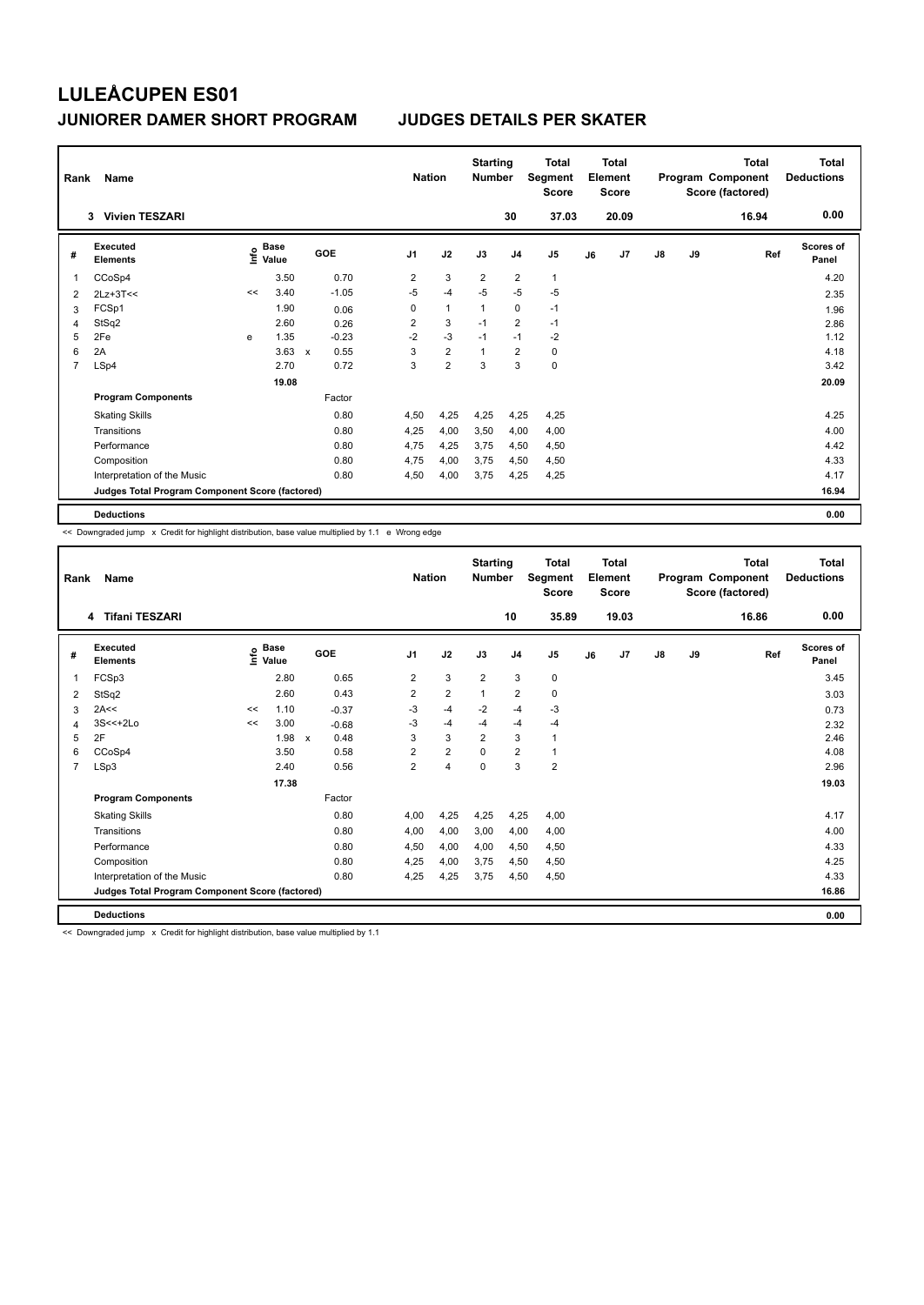| Rank | Name                                            |                          |                                  |              |         |                | <b>Nation</b>  | <b>Starting</b><br><b>Number</b> |                | <b>Total</b><br>Segment<br><b>Score</b> |    | <b>Total</b><br>Element<br>Score |               |    | <b>Total</b><br>Program Component<br>Score (factored) | <b>Total</b><br><b>Deductions</b> |
|------|-------------------------------------------------|--------------------------|----------------------------------|--------------|---------|----------------|----------------|----------------------------------|----------------|-----------------------------------------|----|----------------------------------|---------------|----|-------------------------------------------------------|-----------------------------------|
|      | <b>Leia LANNESKOG</b><br>5.                     |                          |                                  |              |         |                |                |                                  | 20             | 35.33                                   |    | 18.85                            |               |    | 17.48                                                 | 1.00                              |
| #    | Executed<br><b>Elements</b>                     |                          | <b>Base</b><br>e Base<br>⊆ Value |              | GOE     | J <sub>1</sub> | J2             | J3                               | J <sub>4</sub> | J5                                      | J6 | J7                               | $\mathsf{J}8$ | J9 | Ref                                                   | Scores of<br>Panel                |
| 1    | 2A<                                             | $\,<\,$                  | 2.48                             |              | $-0.66$ | $-3$           | $-2$           | $-3$                             | $-4$           | -2                                      |    |                                  |               |    |                                                       | 1.82                              |
| 2    | 3Lo<+COMBO                                      | $\overline{\phantom{a}}$ | 3.68                             |              | $-1.84$ | $-5$           | $-5$           | $-5$                             | $-5$           | $-5$                                    |    |                                  |               |    |                                                       | 1.84                              |
| 3    | CCoSp4                                          |                          | 3.50                             |              | 1.05    | 3              | 3              | 3                                | 3              | $\overline{4}$                          |    |                                  |               |    |                                                       | 4.55                              |
| 4    | 2F                                              |                          | 1.98                             | $\mathsf{x}$ | $-0.18$ | $-1$           | $-1$           | $-2$                             | $\mathbf 0$    | $-1$                                    |    |                                  |               |    |                                                       | 1.80                              |
| 5    | StSq2                                           |                          | 2.60                             |              | 0.69    | 3              | $\overline{2}$ | $\overline{2}$                   | 3              | $\overline{4}$                          |    |                                  |               |    |                                                       | 3.29                              |
| 6    | FCSp1                                           |                          | 1.90                             |              | 0.32    | 1              | $\mathbf{1}$   | $\overline{2}$                   | $\overline{2}$ | 3                                       |    |                                  |               |    |                                                       | 2.22                              |
| 7    | LSp4                                            |                          | 2.70                             |              | 0.63    | 3              | $\overline{2}$ | $\overline{2}$                   | $\overline{2}$ | $\overline{4}$                          |    |                                  |               |    |                                                       | 3.33                              |
|      |                                                 |                          | 18.84                            |              |         |                |                |                                  |                |                                         |    |                                  |               |    |                                                       | 18.85                             |
|      | <b>Program Components</b>                       |                          |                                  |              | Factor  |                |                |                                  |                |                                         |    |                                  |               |    |                                                       |                                   |
|      | <b>Skating Skills</b>                           |                          |                                  |              | 0.80    | 4,50           | 3,50           | 4,25                             | 4,50           | 5,25                                    |    |                                  |               |    |                                                       | 4.42                              |
|      | Transitions                                     |                          |                                  |              | 0.80    | 4,25           | 3,25           | 4,00                             | 4,50           | 5,00                                    |    |                                  |               |    |                                                       | 4.25                              |
|      | Performance                                     |                          |                                  |              | 0.80    | 4,25           | 3,50           | 4,25                             | 4,50           | 5,00                                    |    |                                  |               |    |                                                       | 4.33                              |
|      | Composition                                     |                          |                                  |              | 0.80    | 4,50           | 3,25           | 4,25                             | 4,50           | 5,50                                    |    |                                  |               |    |                                                       | 4.42                              |
|      | Interpretation of the Music                     |                          |                                  |              | 0.80    | 4,25           | 3,50           | 4,25                             | 4,75           | 5,25                                    |    |                                  |               |    |                                                       | 4.42                              |
|      | Judges Total Program Component Score (factored) |                          |                                  |              |         |                |                |                                  |                |                                         |    |                                  |               |    |                                                       | 17.48                             |
|      | <b>Deductions</b>                               |                          |                                  | Falls:       | $-1.00$ |                |                |                                  |                |                                         |    |                                  |               |    |                                                       | $-1.00$                           |

-<br>< Under-rotated jump x Credit for highlight distribution, base value multiplied by 1.1 ! Not clear edge

| Rank           | Name                                            |    |                   |              |         |                | <b>Nation</b>  | <b>Starting</b><br><b>Number</b> |                | <b>Total</b><br>Segment<br><b>Score</b> |    | <b>Total</b><br>Element<br>Score |               |    | <b>Total</b><br>Program Component<br>Score (factored) | <b>Total</b><br><b>Deductions</b> |
|----------------|-------------------------------------------------|----|-------------------|--------------|---------|----------------|----------------|----------------------------------|----------------|-----------------------------------------|----|----------------------------------|---------------|----|-------------------------------------------------------|-----------------------------------|
|                | Julia JONSSON-SHIMADA<br>6                      |    |                   |              |         |                |                |                                  | 22             | 35.06                                   |    | 18.58                            |               |    | 16.48                                                 | 0.00                              |
| #              | <b>Executed</b><br><b>Elements</b>              |    | e Base<br>⊆ Value |              | GOE     | J1             | J2             | J3                               | J <sub>4</sub> | J <sub>5</sub>                          | J6 | J <sub>7</sub>                   | $\mathsf{J}8$ | J9 | Ref                                                   | <b>Scores of</b><br>Panel         |
| 1              | SSp4                                            |    | 2.50              |              | 0.50    | $\mathbf{1}$   | 3              | $\overline{2}$                   | 3              | $-1$                                    |    |                                  |               |    |                                                       | 3.00                              |
| 2              | 2A                                              |    | 3.30              |              | $-0.22$ | 0              | 0              | $-1$                             | $-1$           | $-2$                                    |    |                                  |               |    |                                                       | 3.08                              |
| 3              | CCoSp4                                          |    | 3.50              |              | 0.58    | 2              | $\overline{2}$ | $\mathbf{1}$                     | $\overline{2}$ | 1                                       |    |                                  |               |    |                                                       | 4.08                              |
| 4              | StSq3                                           |    | 3.30              |              | 0.88    | 3              | $\overline{2}$ | $\overline{2}$                   | 3              | 3                                       |    |                                  |               |    |                                                       | 4.18                              |
| 5              | 3S<<+COMBO                                      | << | 1.30              |              | $-0.65$ | $-5$           | $-5$           | $-5$                             | $-5$           | $-5$                                    |    |                                  |               |    |                                                       | 0.65                              |
| 6              | 2F                                              |    | 1.98              | $\mathsf{x}$ | 0.12    | $\overline{2}$ | 0              | $\Omega$                         | $\mathbf{1}$   | 1                                       |    |                                  |               |    |                                                       | 2.10                              |
| $\overline{7}$ | FCSpB                                           |    | 1.60              |              | $-0.11$ | $-1$           | $\mathbf 0$    | $-2$                             | $-1$           | $\mathbf 0$                             |    |                                  |               |    |                                                       | 1.49                              |
|                |                                                 |    | 17.48             |              |         |                |                |                                  |                |                                         |    |                                  |               |    |                                                       | 18.58                             |
|                | <b>Program Components</b>                       |    |                   |              | Factor  |                |                |                                  |                |                                         |    |                                  |               |    |                                                       |                                   |
|                | <b>Skating Skills</b>                           |    |                   |              | 0.80    | 4,25           | 3,75           | 4,00                             | 4,25           | 4,50                                    |    |                                  |               |    |                                                       | 4.17                              |
|                | Transitions                                     |    |                   |              | 0.80    | 4,00           | 3,50           | 3,75                             | 4,00           | 4,25                                    |    |                                  |               |    |                                                       | 3.92                              |
|                | Performance                                     |    |                   |              | 0.80    | 4,25           | 3,50           | 4,00                             | 4,00           | 4,50                                    |    |                                  |               |    |                                                       | 4.08                              |
|                | Composition                                     |    |                   |              | 0.80    | 4,25           | 3,50           | 4,00                             | 4,50           | 4,50                                    |    |                                  |               |    |                                                       | 4.25                              |
|                | Interpretation of the Music                     |    |                   |              | 0.80    | 4.50           | 3.50           | 3.75                             | 4.25           | 4.75                                    |    |                                  |               |    |                                                       | 4.17                              |
|                | Judges Total Program Component Score (factored) |    |                   |              |         |                |                |                                  |                |                                         |    |                                  |               |    |                                                       | 16.48                             |
|                | <b>Deductions</b>                               |    |                   |              |         |                |                |                                  |                |                                         |    |                                  |               |    |                                                       | 0.00                              |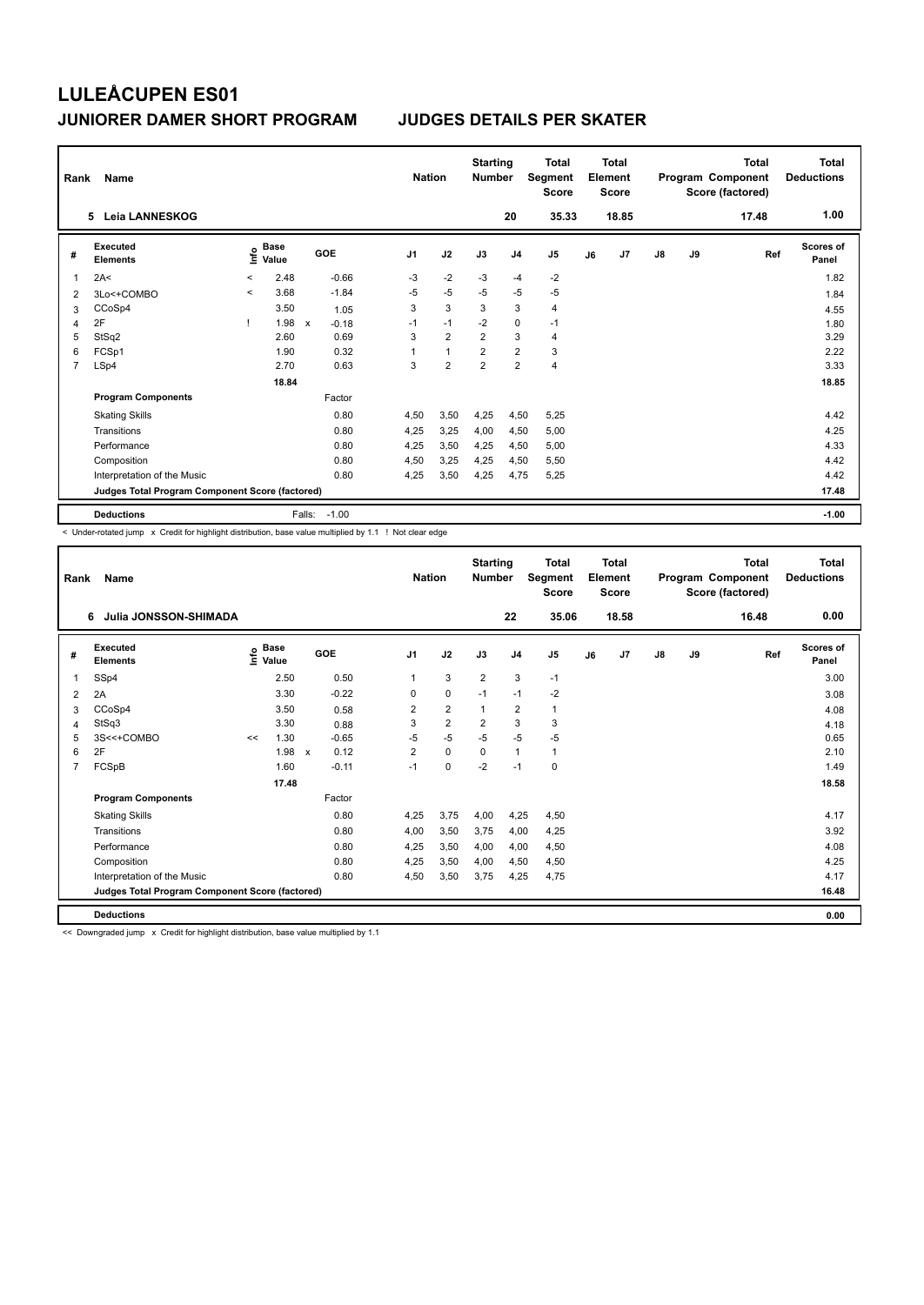| Rank | Name                                            |    |                                  |              |            |                | <b>Nation</b>  | <b>Starting</b><br><b>Number</b> |                | <b>Total</b><br>Segment<br><b>Score</b> |    | Total<br>Element<br><b>Score</b> |               |    | <b>Total</b><br>Program Component<br>Score (factored) | <b>Total</b><br><b>Deductions</b> |
|------|-------------------------------------------------|----|----------------------------------|--------------|------------|----------------|----------------|----------------------------------|----------------|-----------------------------------------|----|----------------------------------|---------------|----|-------------------------------------------------------|-----------------------------------|
|      | <b>Madicken ASTORSDOTTER</b><br>7               |    |                                  |              |            |                |                |                                  | 7              | 33.84                                   |    | 18.56                            |               |    | 16.28                                                 | 1.00                              |
| #    | <b>Executed</b><br><b>Elements</b>              |    | <b>Base</b><br>e Base<br>⊆ Value |              | <b>GOE</b> | J <sub>1</sub> | J2             | J3                               | J <sub>4</sub> | J5                                      | J6 | J <sub>7</sub>                   | $\mathsf{J}8$ | J9 | Ref                                                   | <b>Scores of</b><br>Panel         |
| 1    | 2A                                              |    | 3.30                             |              | $-0.77$    | 0              | $-1$           | $-4$                             | $-3$           | $-3$                                    |    |                                  |               |    |                                                       | 2.53                              |
| 2    | FCSp2                                           |    | 2.30                             |              | 0.38       | 1              | $\overline{2}$ | $\overline{2}$                   | $\overline{2}$ | $-1$                                    |    |                                  |               |    |                                                       | 2.68                              |
| 3    | $2Lz+3T<<$                                      | << | 3.40                             |              | $-1.05$    | $-5$           | $-5$           | $-5$                             | $-5$           | $-4$                                    |    |                                  |               |    |                                                       | 2.35                              |
| 4    | StSq2                                           |    | 2.60                             |              | 0.35       | $\overline{2}$ | $-1$           | 1                                | $\overline{2}$ | $\mathbf{1}$                            |    |                                  |               |    |                                                       | 2.95                              |
| 5    | SSp4                                            |    | 2.50                             |              | 0.33       | 1              | $\overline{2}$ | $\overline{1}$                   | 3              | 0                                       |    |                                  |               |    |                                                       | 2.83                              |
| 6    | 2F                                              |    | 1.98                             | $\mathsf{x}$ | $-0.06$    | 0              | $-1$           | $-1$                             | $\overline{1}$ | $\pmb{0}$                               |    |                                  |               |    |                                                       | 1.92                              |
| 7    | CCoSp3                                          |    | 3.00                             |              | 0.30       | $\overline{2}$ | $\mathbf{1}$   | $\overline{1}$                   | 1              | $-1$                                    |    |                                  |               |    |                                                       | 3.30                              |
|      |                                                 |    | 19.08                            |              |            |                |                |                                  |                |                                         |    |                                  |               |    |                                                       | 18.56                             |
|      | <b>Program Components</b>                       |    |                                  |              | Factor     |                |                |                                  |                |                                         |    |                                  |               |    |                                                       |                                   |
|      | <b>Skating Skills</b>                           |    |                                  |              | 0.80       | 4.00           | 3,25           | 3,75                             | 4,25           | 4,00                                    |    |                                  |               |    |                                                       | 3.92                              |
|      | Transitions                                     |    |                                  |              | 0.80       | 3.75           | 3,25           | 3.75                             | 4,25           | 4,00                                    |    |                                  |               |    |                                                       | 3.83                              |
|      | Performance                                     |    |                                  |              | 0.80       | 4,25           | 3,00           | 4,25                             | 4,50           | 4,25                                    |    |                                  |               |    |                                                       | 4.25                              |
|      | Composition                                     |    |                                  |              | 0.80       | 4.00           | 3,25           | 4.25                             | 4,25           | 4,50                                    |    |                                  |               |    |                                                       | 4.17                              |
|      | Interpretation of the Music                     |    |                                  |              | 0.80       | 4,00           | 3,00           | 4,00                             | 4,50           | 4,50                                    |    |                                  |               |    |                                                       | 4.17                              |
|      | Judges Total Program Component Score (factored) |    |                                  |              |            |                |                |                                  |                |                                         |    |                                  |               |    |                                                       | 16.28                             |
|      | <b>Deductions</b>                               |    | Time violation:                  |              | $-1.00$    |                |                |                                  |                |                                         |    |                                  |               |    |                                                       | $-1.00$                           |

<< Downgraded jump x Credit for highlight distribution, base value multiplied by 1.1

| Rank           | Name                                            |                             |       |                      |                | <b>Nation</b> | <b>Starting</b><br><b>Number</b> |                | <b>Total</b><br>Segment<br><b>Score</b> |    | <b>Total</b><br>Element<br><b>Score</b> |               |    | <b>Total</b><br>Program Component<br>Score (factored) | <b>Total</b><br><b>Deductions</b> |
|----------------|-------------------------------------------------|-----------------------------|-------|----------------------|----------------|---------------|----------------------------------|----------------|-----------------------------------------|----|-----------------------------------------|---------------|----|-------------------------------------------------------|-----------------------------------|
|                | <b>Tova SETTERBLAD</b><br>8                     |                             |       |                      |                |               |                                  | 16             | 33.43                                   |    | 17.45                                   |               |    | 15.98                                                 | 0.00                              |
| #              | Executed<br><b>Elements</b>                     | $\sum_{k=1}^{\infty}$ Value |       | GOE                  | J <sub>1</sub> | J2            | J3                               | J <sub>4</sub> | J5                                      | J6 | J <sub>7</sub>                          | $\mathsf{J}8$ | J9 | Ref                                                   | Scores of<br>Panel                |
| 1              | 3S<<+COMBO                                      | <<                          | 1.30  | $-0.65$              | $-5$           | $-5$          | $-5$                             | $-5$           | $-5$                                    |    |                                         |               |    |                                                       | 0.65                              |
| 2              | FCSp3                                           |                             | 2.80  | 0.56                 | $\overline{2}$ | 3             | $\overline{2}$                   | $\overline{2}$ | 1                                       |    |                                         |               |    |                                                       | 3.36                              |
| 3              | StSq2                                           |                             | 2.60  | 0.61                 |                | 3             | $\overline{2}$                   | 2              | 3                                       |    |                                         |               |    |                                                       | 3.21                              |
| 4              | 2A<<                                            | <<                          | 1.10  | $-0.33$              | $-3$           | $-1$          | $-3$                             | $-5$           | $-3$                                    |    |                                         |               |    |                                                       | 0.77                              |
| 5              | CCoSp4                                          |                             | 3.50  | 0.70                 | $\overline{2}$ | $\Omega$      | 1                                | 3              | 3                                       |    |                                         |               |    |                                                       | 4.20                              |
| 6              | 2F                                              |                             | 1.98  | 0.24<br>$\mathsf{x}$ |                | $\mathbf{1}$  |                                  | $\overline{2}$ | $\overline{\mathbf{c}}$                 |    |                                         |               |    |                                                       | 2.22                              |
| $\overline{7}$ | LSp3                                            |                             | 2.40  | 0.64                 | 3              | 3             | $\overline{2}$                   | $\overline{2}$ | 3                                       |    |                                         |               |    |                                                       | 3.04                              |
|                |                                                 |                             | 15.68 |                      |                |               |                                  |                |                                         |    |                                         |               |    |                                                       | 17.45                             |
|                | <b>Program Components</b>                       |                             |       | Factor               |                |               |                                  |                |                                         |    |                                         |               |    |                                                       |                                   |
|                | <b>Skating Skills</b>                           |                             |       | 0.80                 | 4,00           | 3,50          | 4,00                             | 4,25           | 4,75                                    |    |                                         |               |    |                                                       | 4.08                              |
|                | Transitions                                     |                             |       | 0.80                 | 3.75           | 3,25          | 3,75                             | 3,75           | 4,50                                    |    |                                         |               |    |                                                       | 3.75                              |
|                | Performance                                     |                             |       | 0.80                 | 4,25           | 3,50          | 4,00                             | 4,00           | 4,75                                    |    |                                         |               |    |                                                       | 4.08                              |
|                | Composition                                     |                             |       | 0.80                 | 4,25           | 3,25          | 4,00                             | 4,00           | 4,75                                    |    |                                         |               |    |                                                       | 4.08                              |
|                | Interpretation of the Music                     |                             |       | 0.80                 | 4,00           | 3,25          | 3,75                             | 4,25           | 4,50                                    |    |                                         |               |    |                                                       | 4.00                              |
|                | Judges Total Program Component Score (factored) |                             |       |                      |                |               |                                  |                |                                         |    |                                         |               |    |                                                       | 15.98                             |
|                | <b>Deductions</b>                               |                             |       |                      |                |               |                                  |                |                                         |    |                                         |               |    |                                                       | 0.00                              |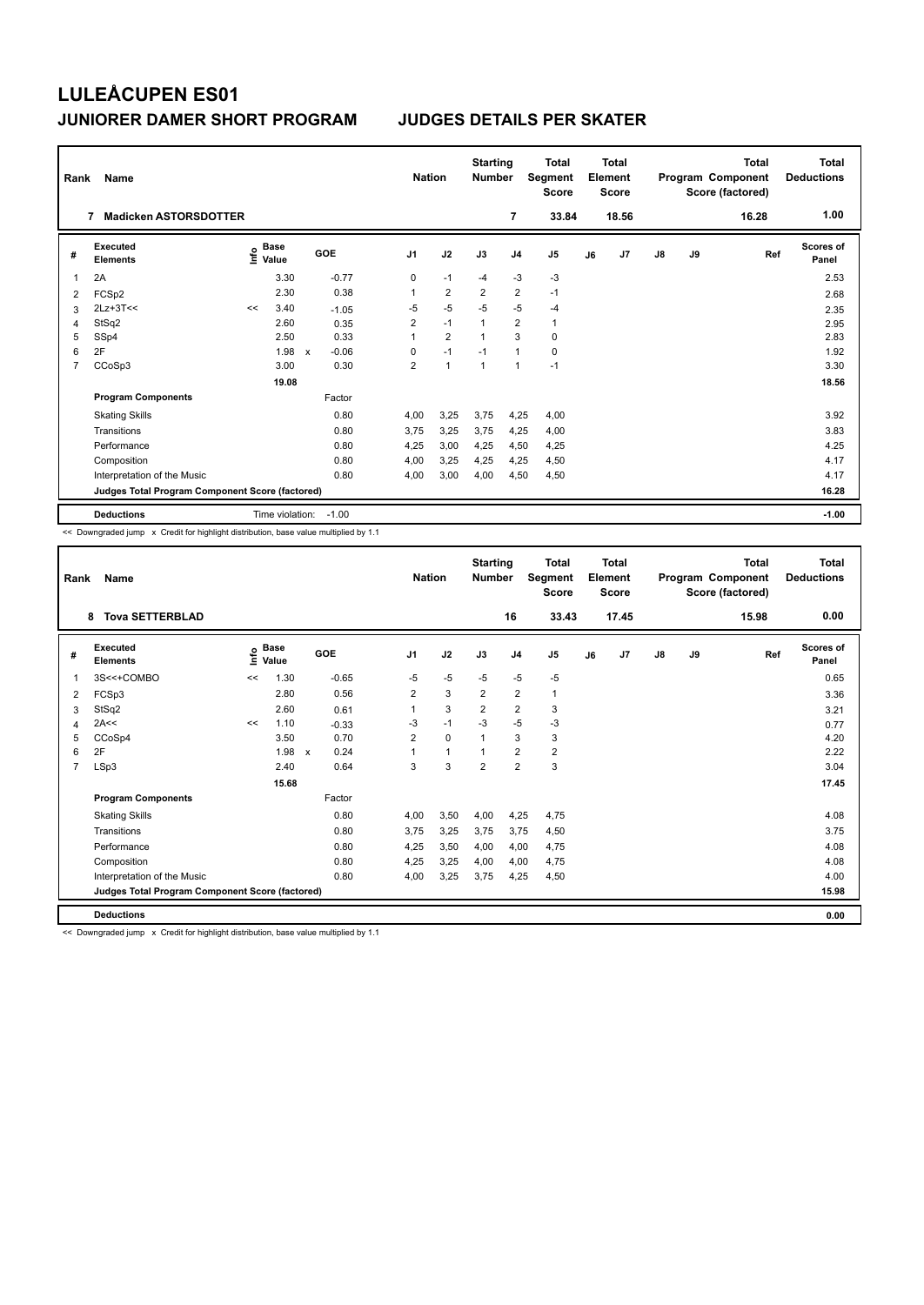| Rank           | Name                                            |                                  |                           |            |      | <b>Nation</b> |              | <b>Starting</b><br><b>Number</b> |                | <b>Total</b><br>Segment<br><b>Score</b> |    | <b>Total</b><br>Element<br><b>Score</b> |               |    | Total<br>Program Component<br>Score (factored) | <b>Total</b><br><b>Deductions</b> |
|----------------|-------------------------------------------------|----------------------------------|---------------------------|------------|------|---------------|--------------|----------------------------------|----------------|-----------------------------------------|----|-----------------------------------------|---------------|----|------------------------------------------------|-----------------------------------|
|                | <b>Klara ARELL</b><br>9                         |                                  |                           |            |      |               |              |                                  | 1              | 33.41                                   |    | 17.41                                   |               |    | 17.00                                          | 1.00                              |
| #              | Executed<br><b>Elements</b>                     | <b>Base</b><br>e Base<br>E Value |                           | <b>GOE</b> | J1   |               | J2           | J3                               | J <sub>4</sub> | J <sub>5</sub>                          | J6 | J7                                      | $\mathsf{J}8$ | J9 | Ref                                            | Scores of<br>Panel                |
|                | 2S+COMBO                                        | 1.30                             |                           | $-0.65$    | $-5$ |               | $-5$         | $-5$                             | $-5$           | $-5$                                    |    |                                         |               |    |                                                | 0.65                              |
| $\overline{2}$ | 2A                                              | 3.30                             |                           | 0.00       | 1    |               | $\mathbf 0$  | 0                                | 0              | 0                                       |    |                                         |               |    |                                                | 3.30                              |
| 3              | CCoSp4                                          | 3.50                             |                           | 0.93       | 3    |               | 3            | $\Omega$                         | $\overline{2}$ | $\overline{4}$                          |    |                                         |               |    |                                                | 4.43                              |
| 4              | 2F                                              | 1.98                             | $\boldsymbol{\mathsf{x}}$ | 0.24       | 0    |               | 3            | $\Omega$                         | $\overline{1}$ | 3                                       |    |                                         |               |    |                                                | 2.22                              |
| 5              | StSq2                                           | 2.60                             |                           | $-1.13$    | $-5$ |               | $-5$         | $-4$                             | $-4$           | $-4$                                    |    |                                         |               |    |                                                | 1.47                              |
| 6              | FCSp2                                           | 2.30                             |                           | $-0.38$    | $-2$ |               | $\mathbf{1}$ | $-2$                             | $-1$           | $-3$                                    |    |                                         |               |    |                                                | 1.92                              |
| $\overline{7}$ | LSp4                                            | 2.70                             |                           | 0.72       | 2    |               | 3            | 3                                | $\overline{2}$ | $\overline{4}$                          |    |                                         |               |    |                                                | 3.42                              |
|                |                                                 | 17.68                            |                           |            |      |               |              |                                  |                |                                         |    |                                         |               |    |                                                | 17.41                             |
|                | <b>Program Components</b>                       |                                  |                           | Factor     |      |               |              |                                  |                |                                         |    |                                         |               |    |                                                |                                   |
|                | <b>Skating Skills</b>                           |                                  |                           | 0.80       | 4,50 |               | 4,25         | 4,00                             | 4,50           | 4,75                                    |    |                                         |               |    |                                                | 4.42                              |
|                | Transitions                                     |                                  |                           | 0.80       | 4,25 |               | 3,75         | 3,75                             | 4,25           | 4,50                                    |    |                                         |               |    |                                                | 4.08                              |
|                | Performance                                     |                                  |                           | 0.80       | 4,25 |               | 4,00         | 4,25                             | 4,25           | 4,50                                    |    |                                         |               |    |                                                | 4.25                              |
|                | Composition                                     |                                  |                           | 0.80       | 4,50 |               | 3,75         | 4,00                             | 4,50           | 4,75                                    |    |                                         |               |    |                                                | 4.33                              |
|                | Interpretation of the Music                     |                                  |                           | 0.80       | 4,25 |               | 3,00         | 4,00                             | 4,25           | 4,75                                    |    |                                         |               |    |                                                | 4.17                              |
|                | Judges Total Program Component Score (factored) |                                  |                           |            |      |               |              |                                  |                |                                         |    |                                         |               |    |                                                | 17.00                             |
|                | <b>Deductions</b>                               |                                  | Falls:                    | $-1.00$    |      |               |              |                                  |                |                                         |    |                                         |               |    |                                                | $-1.00$                           |

x Credit for highlight distribution, base value multiplied by 1.1

| Rank | Name                                            |                            |       |                      | <b>Nation</b>  |                | <b>Starting</b><br><b>Number</b> |                | <b>Total</b><br>Segment<br><b>Score</b> |    | <b>Total</b><br>Element<br><b>Score</b> |               |    | <b>Total</b><br>Program Component<br>Score (factored) | <b>Total</b><br><b>Deductions</b> |
|------|-------------------------------------------------|----------------------------|-------|----------------------|----------------|----------------|----------------------------------|----------------|-----------------------------------------|----|-----------------------------------------|---------------|----|-------------------------------------------------------|-----------------------------------|
| 10   | <b>Tuva FRISÉN</b>                              |                            |       |                      |                |                |                                  | 6              | 33.35                                   |    | 18.21                                   |               |    | 15.14                                                 | 0.00                              |
| #    | <b>Executed</b><br><b>Elements</b>              | $\sum_{k=1}^{\infty}$ Pase |       | <b>GOE</b>           | J <sub>1</sub> | J2             | J3                               | J <sub>4</sub> | J5                                      | J6 | J7                                      | $\mathsf{J}8$ | J9 | Ref                                                   | <b>Scores of</b><br>Panel         |
| 1    | 2Lo+3Lo<<                                       | <<                         | 3.40  | $-0.85$              | -5             | $-5$           | $-5$                             | $-5$           | $-5$                                    |    |                                         |               |    |                                                       | 2.55                              |
| 2    | 2A                                              |                            | 3.30  | $-1.10$              | $-4$           | $-5$           | $-3$                             | $-3$           | $-3$                                    |    |                                         |               |    |                                                       | 2.20                              |
| 3    | CCoSp4                                          |                            | 3.50  | 0.70                 | 3              | 3              | $\overline{2}$                   | $\mathbf{1}$   | 1                                       |    |                                         |               |    |                                                       | 4.20                              |
| 4    | 2F                                              |                            | 1.98  | 0.42<br>$\mathsf{x}$ | $-2$           | $\overline{4}$ | $\mathbf{1}$                     | $\overline{4}$ | 2                                       |    |                                         |               |    |                                                       | 2.40                              |
| 5    | LSp3                                            |                            | 2.40  | $-0.24$              | $-1$           | $-1$           | $-1$                             | $-1$           | $-2$                                    |    |                                         |               |    |                                                       | 2.16                              |
| 6    | StSq2                                           |                            | 2.60  | $-0.35$              | $-2$           | $-1$           | $-2$                             | $\overline{2}$ | $-1$                                    |    |                                         |               |    |                                                       | 2.25                              |
| 7    | FCSp2                                           |                            | 2.30  | 0.15                 | $\mathbf{1}$   | 0              | $\mathbf{1}$                     | 2              | 0                                       |    |                                         |               |    |                                                       | 2.45                              |
|      |                                                 |                            | 19.48 |                      |                |                |                                  |                |                                         |    |                                         |               |    |                                                       | 18.21                             |
|      | <b>Program Components</b>                       |                            |       | Factor               |                |                |                                  |                |                                         |    |                                         |               |    |                                                       |                                   |
|      | <b>Skating Skills</b>                           |                            |       | 0.80                 | 3,50           | 4,25           | 3,50                             | 4,50           | 3,75                                    |    |                                         |               |    |                                                       | 3.83                              |
|      | Transitions                                     |                            |       | 0.80                 | 3,25           | 4,00           | 3,25                             | 4,25           | 3,75                                    |    |                                         |               |    |                                                       | 3.67                              |
|      | Performance                                     |                            |       | 0.80                 | 3,75           | 4,00           | 3,25                             | 4,25           | 4,00                                    |    |                                         |               |    |                                                       | 3.92                              |
|      | Composition                                     |                            |       | 0.80                 | 3,75           | 3,75           | 3,50                             | 4,50           | 4,00                                    |    |                                         |               |    |                                                       | 3.83                              |
|      | Interpretation of the Music                     |                            |       | 0.80                 | 3,50           | 3,75           | 3,25                             | 4,00           | 3,75                                    |    |                                         |               |    |                                                       | 3.67                              |
|      | Judges Total Program Component Score (factored) |                            |       |                      |                |                |                                  |                |                                         |    |                                         |               |    |                                                       | 15.14                             |
|      | <b>Deductions</b>                               |                            |       |                      |                |                |                                  |                |                                         |    |                                         |               |    |                                                       | 0.00                              |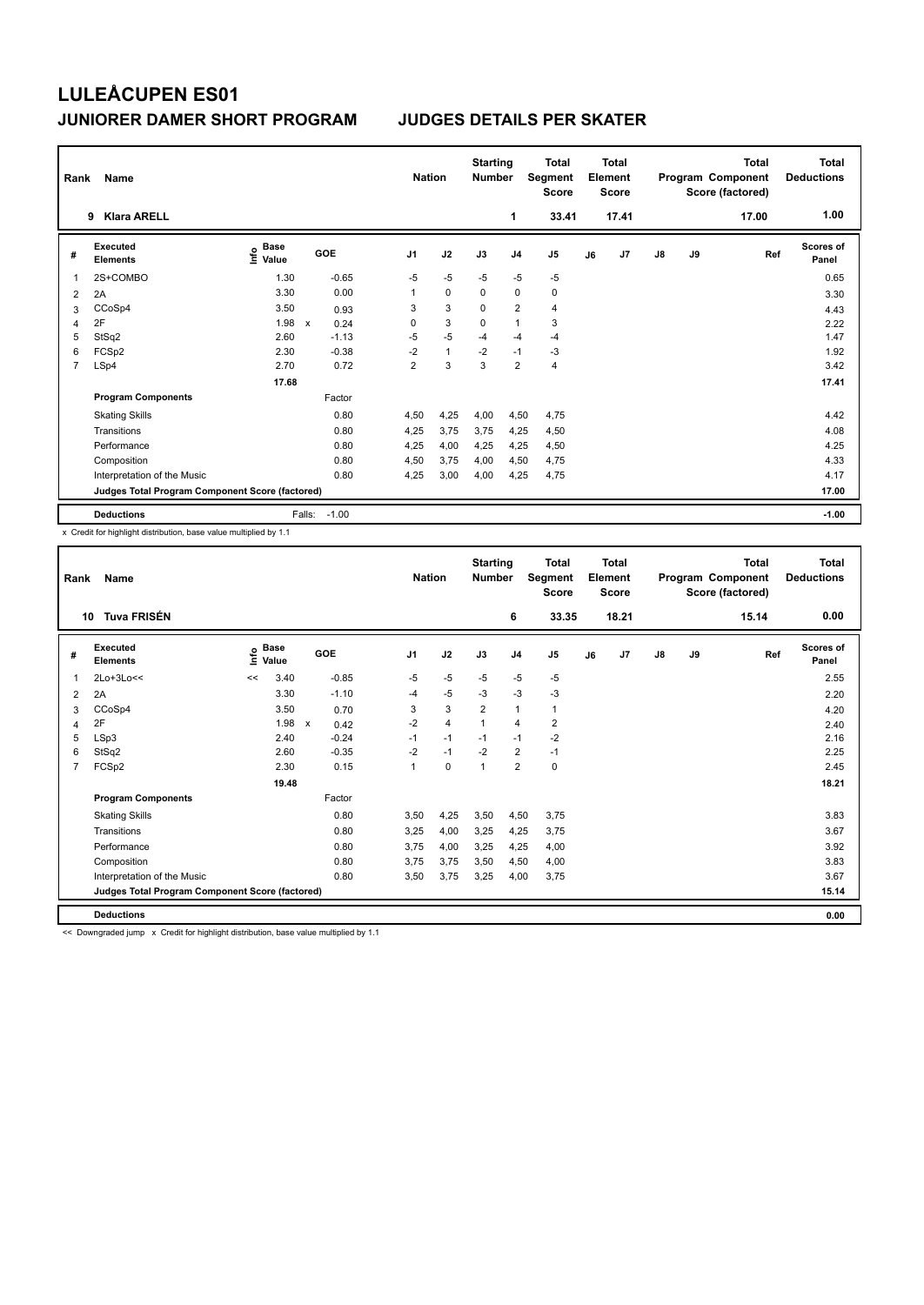| Rank           | Name                                            |    |                      |         | <b>Nation</b>  |                | <b>Starting</b><br><b>Number</b> |                | <b>Total</b><br>Segment<br><b>Score</b> |    | <b>Total</b><br>Element<br><b>Score</b> |               |    | <b>Total</b><br>Program Component<br>Score (factored) | Total<br><b>Deductions</b> |
|----------------|-------------------------------------------------|----|----------------------|---------|----------------|----------------|----------------------------------|----------------|-----------------------------------------|----|-----------------------------------------|---------------|----|-------------------------------------------------------|----------------------------|
|                | <b>Miranda ANDERSSON</b><br>11                  |    |                      |         |                |                |                                  | 13             | 32.62                                   |    | 16.88                                   |               |    | 16.74                                                 | 1.00                       |
| #              | Executed<br><b>Elements</b>                     | ۴۵ | <b>Base</b><br>Value | GOE     | J <sub>1</sub> | J2             | J3                               | J <sub>4</sub> | J <sub>5</sub>                          | J6 | J7                                      | $\mathsf{J}8$ | J9 | Ref                                                   | <b>Scores of</b><br>Panel  |
| 1              | 3Lo<<+COMBO                                     | << | 1.70                 | $-0.85$ | $-5$           | $-5$           | $-5$                             | $-5$           | $-5$                                    |    |                                         |               |    |                                                       | 0.85                       |
| 2              | 2A<<                                            | << | 1.10                 | $-0.55$ | $-5$           | $-5$           | $-5$                             | $-5$           | $-5$                                    |    |                                         |               |    |                                                       | 0.55                       |
| 3              | CCoSp4                                          |    | 3.50                 | 0.47    | 1              | $\overline{2}$ | 0                                | $\mathbf{1}$   | $\overline{2}$                          |    |                                         |               |    |                                                       | 3.97                       |
| 4              | 2F                                              |    | 1.80                 | 0.36    | $\overline{2}$ | $\overline{2}$ | $\overline{2}$                   | 3              | $\overline{2}$                          |    |                                         |               |    |                                                       | 2.16                       |
| 5              | LSp4                                            |    | 2.70                 | 0.45    | 0              | $\overline{2}$ | $\overline{1}$                   | $\overline{2}$ | 3                                       |    |                                         |               |    |                                                       | 3.15                       |
| 6              | StSq2                                           |    | 2.60                 | 0.52    | $\overline{2}$ | $\overline{2}$ | $-1$                             | $\overline{2}$ | 3                                       |    |                                         |               |    |                                                       | 3.12                       |
| $\overline{7}$ | FCSp3                                           |    | 2.80                 | 0.28    | 1              | $\overline{2}$ | $\mathbf 0$                      | $\overline{1}$ | $\mathbf{1}$                            |    |                                         |               |    |                                                       | 3.08                       |
|                |                                                 |    | 16.20                |         |                |                |                                  |                |                                         |    |                                         |               |    |                                                       | 16.88                      |
|                | <b>Program Components</b>                       |    |                      | Factor  |                |                |                                  |                |                                         |    |                                         |               |    |                                                       |                            |
|                | <b>Skating Skills</b>                           |    |                      | 0.80    | 4.00           | 3,50           | 4,00                             | 4,50           | 4,50                                    |    |                                         |               |    |                                                       | 4.17                       |
|                | Transitions                                     |    |                      | 0.80    | 3.75           | 3,25           | 4,00                             | 4,00           | 4,50                                    |    |                                         |               |    |                                                       | 3.92                       |
|                | Performance                                     |    |                      | 0.80    | 4,25           | 3,50           | 4,50                             | 4,25           | 4,50                                    |    |                                         |               |    |                                                       | 4.33                       |
|                | Composition                                     |    |                      | 0.80    | 4,25           | 3,25           | 4,25                             | 4,50           | 4,75                                    |    |                                         |               |    |                                                       | 4.33                       |
|                | Interpretation of the Music                     |    |                      | 0.80    | 4,00           | 3,50           | 4,25                             | 4,25           | 4,50                                    |    |                                         |               |    |                                                       | 4.17                       |
|                | Judges Total Program Component Score (factored) |    |                      |         |                |                |                                  |                |                                         |    |                                         |               |    |                                                       | 16.74                      |
|                | <b>Deductions</b>                               |    | Falls:               | $-1.00$ |                |                |                                  |                |                                         |    |                                         |               |    |                                                       | $-1.00$                    |

<< Downgraded jump

| Rank           | <b>Name</b>                                     |      |                      |                      |                | <b>Nation</b>  | <b>Starting</b><br><b>Number</b> |                | <b>Total</b><br>Segment<br><b>Score</b> |    | <b>Total</b><br>Element<br><b>Score</b> |    |    | <b>Total</b><br>Program Component<br>Score (factored) | <b>Total</b><br><b>Deductions</b> |
|----------------|-------------------------------------------------|------|----------------------|----------------------|----------------|----------------|----------------------------------|----------------|-----------------------------------------|----|-----------------------------------------|----|----|-------------------------------------------------------|-----------------------------------|
| 12             | <b>Martine STRANDVIK</b>                        |      |                      |                      |                |                |                                  | 24             | 32.06                                   |    | 16.70                                   |    |    | 16.36                                                 | 1.00                              |
| #              | Executed<br><b>Elements</b>                     | lnfo | <b>Base</b><br>Value | <b>GOE</b>           | J <sub>1</sub> | J2             | J3                               | J <sub>4</sub> | J <sub>5</sub>                          | J6 | J7                                      | J8 | J9 | Ref                                                   | <b>Scores of</b><br>Panel         |
| 1              | 3T<<+COMBO                                      | <<   | 1.30                 | $-0.65$              | $-5$           | $-5$           | $-5$                             | $-5$           | $-5$                                    |    |                                         |    |    |                                                       | 0.65                              |
| 2              | 2A<<                                            | <<   | 1.10                 | $-0.55$              | $-5$           | $-5$           | $-5$                             | $-5$           | $-5$                                    |    |                                         |    |    |                                                       | 0.55                              |
| 3              | LSp4                                            |      | 2.70                 | 0.81                 | 3              | 3              | 2                                | 3              | 3                                       |    |                                         |    |    |                                                       | 3.51                              |
| 4              | FCSp2                                           |      | 2.30                 | 0.15                 | 0              | 1              | 1                                | 1              | $-1$                                    |    |                                         |    |    |                                                       | 2.45                              |
| 5              | StSq2                                           |      | 2.60                 | 0.52                 | $\overline{2}$ | $\overline{2}$ | 0                                | $\overline{2}$ | $\overline{2}$                          |    |                                         |    |    |                                                       | 3.12                              |
| 6              | 2F                                              |      | 1.98                 | 0.24<br>$\mathsf{x}$ | $\overline{2}$ | $\overline{1}$ |                                  | $\mathbf{1}$   | $\overline{\mathbf{c}}$                 |    |                                         |    |    |                                                       | 2.22                              |
| $\overline{7}$ | CCoSp4                                          |      | 3.50                 | 0.70                 | $\overline{2}$ | $\overline{2}$ | $\overline{2}$                   | $\overline{2}$ | 3                                       |    |                                         |    |    |                                                       | 4.20                              |
|                |                                                 |      | 15.48                |                      |                |                |                                  |                |                                         |    |                                         |    |    |                                                       | 16.70                             |
|                | <b>Program Components</b>                       |      |                      | Factor               |                |                |                                  |                |                                         |    |                                         |    |    |                                                       |                                   |
|                | <b>Skating Skills</b>                           |      |                      | 0.80                 | 4,25           | 3,75           | 4,00                             | 4,25           | 4,50                                    |    |                                         |    |    |                                                       | 4.17                              |
|                | Transitions                                     |      |                      | 0.80                 | 4,00           | 3,50           | 3,75                             | 4,00           | 4,00                                    |    |                                         |    |    |                                                       | 3.92                              |
|                | Performance                                     |      |                      | 0.80                 | 4,25           | 3,75           | 4,00                             | 4,25           | 4,50                                    |    |                                         |    |    |                                                       | 4.17                              |
|                | Composition                                     |      |                      | 0.80                 | 4,25           | 3,50           | 4,00                             | 4,25           | 4,25                                    |    |                                         |    |    |                                                       | 4.17                              |
|                | Interpretation of the Music                     |      |                      | 0.80                 | 4,25           | 3,75           | 3,75                             | 4,00           | 4,50                                    |    |                                         |    |    |                                                       | 4.00                              |
|                | Judges Total Program Component Score (factored) |      |                      |                      |                |                |                                  |                |                                         |    |                                         |    |    |                                                       | 16.36                             |
|                | <b>Deductions</b>                               |      |                      | $-1.00$<br>Falls:    |                |                |                                  |                |                                         |    |                                         |    |    |                                                       | $-1.00$                           |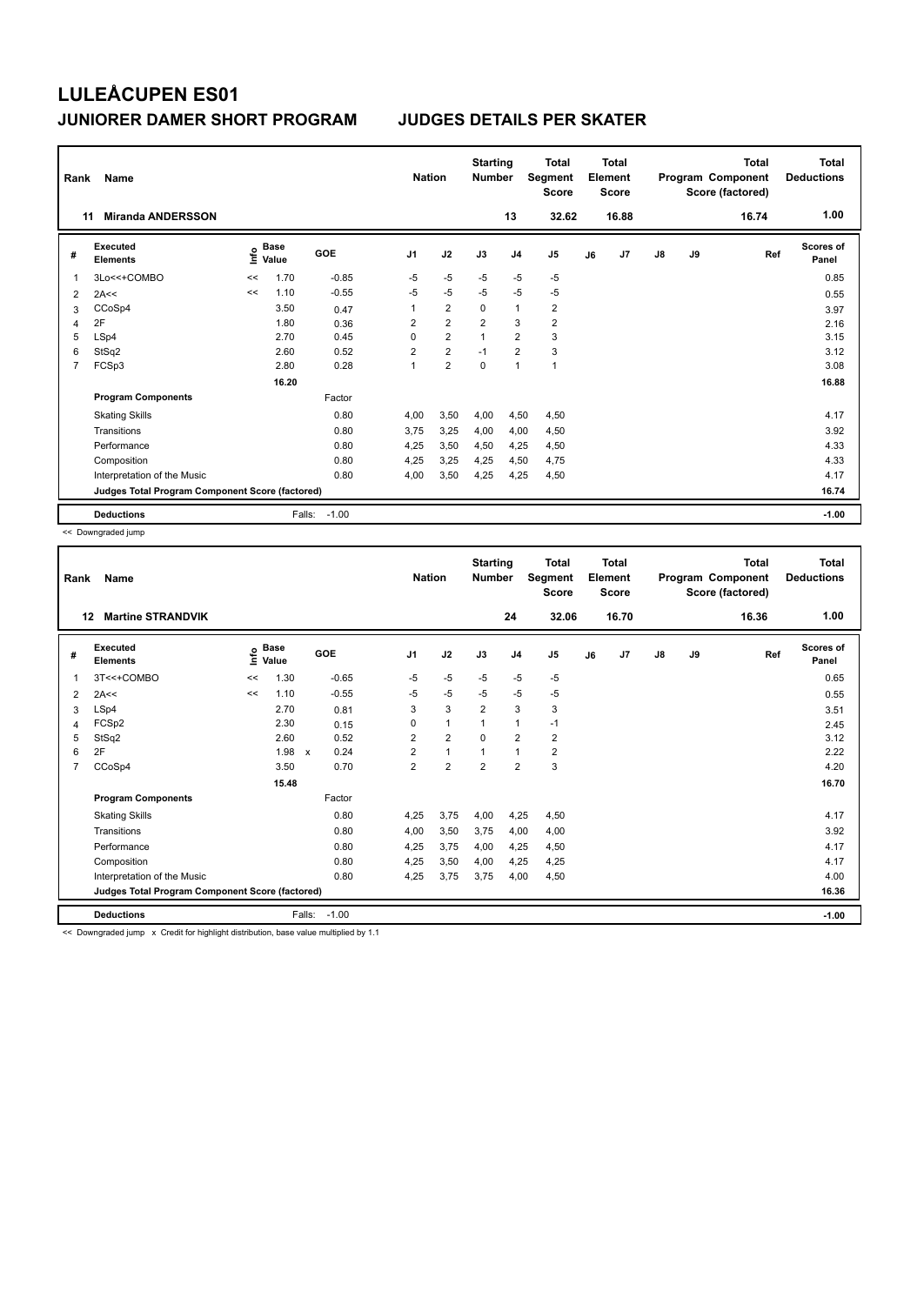| Rank | Name                                            |      |                      |              |         | <b>Nation</b>  |                | <b>Starting</b><br><b>Number</b> |                | <b>Total</b><br>Segment<br><b>Score</b> |    | Total<br>Element<br><b>Score</b> |               |    | <b>Total</b><br>Program Component<br>Score (factored) | Total<br><b>Deductions</b> |
|------|-------------------------------------------------|------|----------------------|--------------|---------|----------------|----------------|----------------------------------|----------------|-----------------------------------------|----|----------------------------------|---------------|----|-------------------------------------------------------|----------------------------|
|      | <b>Frida SANDGREN</b><br>13                     |      |                      |              |         |                |                |                                  | 19             | 32.00                                   |    | 16.52                            |               |    | 16.48                                                 | 1.00                       |
| #    | <b>Executed</b><br><b>Elements</b>              | ١nf٥ | <b>Base</b><br>Value | GOE          |         | J <sub>1</sub> | J2             | J3                               | J <sub>4</sub> | J5                                      | J6 | J <sub>7</sub>                   | $\mathsf{J}8$ | J9 | Ref                                                   | <b>Scores of</b><br>Panel  |
| 1    | 2A<<                                            | <<   | 1.10                 |              | $-0.55$ | $-5$           | $-5$           | $-5$                             | $-5$           | $-5$                                    |    |                                  |               |    |                                                       | 0.55                       |
| 2    | 3S<<+COMBO                                      | <<   | 1.30                 |              | $-0.65$ | $-5$           | $-5$           | $-5$                             | $-5$           | $-5$                                    |    |                                  |               |    |                                                       | 0.65                       |
| 3    | FCSp3                                           |      | 2.80                 |              | 0.56    | $\overline{2}$ | 3              | $\overline{2}$                   | $\overline{2}$ | $\overline{2}$                          |    |                                  |               |    |                                                       | 3.36                       |
| 4    | CCoSp3V                                         |      | 2.25                 |              | 0.38    | $\overline{2}$ | $\overline{2}$ | $\overline{2}$                   | $\overline{1}$ | 0                                       |    |                                  |               |    |                                                       | 2.63                       |
| 5    | 2F                                              |      | 1.98                 | $\mathsf{x}$ | 0.24    | $\overline{2}$ | $\mathbf 0$    | 1                                | $\overline{1}$ | $\overline{2}$                          |    |                                  |               |    |                                                       | 2.22                       |
| 6    | StSq3                                           |      | 3.30                 |              | 0.66    | $\overline{2}$ | $\overline{2}$ |                                  | $\overline{2}$ | $\overline{2}$                          |    |                                  |               |    |                                                       | 3.96                       |
| 7    | LSp4                                            |      | 2.70                 |              | 0.45    | $\overline{2}$ | 1              | $\overline{2}$                   | 3              | $\mathbf{1}$                            |    |                                  |               |    |                                                       | 3.15                       |
|      |                                                 |      | 15.43                |              |         |                |                |                                  |                |                                         |    |                                  |               |    |                                                       | 16.52                      |
|      | <b>Program Components</b>                       |      |                      |              | Factor  |                |                |                                  |                |                                         |    |                                  |               |    |                                                       |                            |
|      | <b>Skating Skills</b>                           |      |                      |              | 0.80    | 4,25           | 3,50           | 4,25                             | 4,25           | 5,00                                    |    |                                  |               |    |                                                       | 4.25                       |
|      | Transitions                                     |      |                      |              | 0.80    | 4,00           | 3,50           | 4,00                             | 3,75           | 4,50                                    |    |                                  |               |    |                                                       | 3.92                       |
|      | Performance                                     |      |                      |              | 0.80    | 4,25           | 3,25           | 4.00                             | 4,25           | 4,50                                    |    |                                  |               |    |                                                       | 4.17                       |
|      | Composition                                     |      |                      |              | 0.80    | 4,25           | 3,50           | 4.25                             | 4,00           | 4.75                                    |    |                                  |               |    |                                                       | 4.17                       |
|      | Interpretation of the Music                     |      |                      |              | 0.80    | 4,25           | 3,25           | 4,00                             | 4,00           | 4,50                                    |    |                                  |               |    |                                                       | 4.08                       |
|      | Judges Total Program Component Score (factored) |      |                      |              |         |                |                |                                  |                |                                         |    |                                  |               |    |                                                       | 16.48                      |
|      | <b>Deductions</b>                               |      |                      | Falls:       | $-1.00$ |                |                |                                  |                |                                         |    |                                  |               |    |                                                       | $-1.00$                    |

<< Downgraded jump x Credit for highlight distribution, base value multiplied by 1.1

| Rank           | Name                                            |                   |       |                      |                | <b>Nation</b> |                | <b>Starting</b><br><b>Number</b> |                | <b>Total</b><br>Segment<br><b>Score</b> |    | Total<br>Element<br><b>Score</b> |               |    | <b>Total</b><br>Program Component<br>Score (factored) | <b>Total</b><br><b>Deductions</b> |
|----------------|-------------------------------------------------|-------------------|-------|----------------------|----------------|---------------|----------------|----------------------------------|----------------|-----------------------------------------|----|----------------------------------|---------------|----|-------------------------------------------------------|-----------------------------------|
|                | <b>Isabelle BRANDEBORN</b><br>14                |                   |       |                      |                |               |                |                                  | 17             | 31.20                                   |    | 16.60                            |               |    | 15.60                                                 | 1.00                              |
| #              | Executed<br><b>Elements</b>                     | e Base<br>⊆ Value | Value | <b>GOE</b>           | J <sub>1</sub> |               | J2             | J3                               | J <sub>4</sub> | J5                                      | J6 | J7                               | $\mathsf{J}8$ | J9 | Ref                                                   | <b>Scores of</b><br>Panel         |
| 1              | $3S < +2T$                                      | <<                | 2.60  | $-0.39$              | -3             |               | $-3$           | -3                               | $-3$           | $-3$                                    |    |                                  |               |    |                                                       | 2.21                              |
| 2              | 2A<<                                            | <<                | 1.10  | $-0.55$              | -5             |               | $-5$           | $-5$                             | $-5$           | $-5$                                    |    |                                  |               |    |                                                       | 0.55                              |
| 3              | FCSp2                                           |                   | 2.30  | 0.46                 | $\overline{2}$ |               | $\overline{2}$ | 3                                | $\overline{2}$ | $\overline{2}$                          |    |                                  |               |    |                                                       | 2.76                              |
| 4              | LSp2                                            |                   | 1.90  | 0.51                 | 3              |               | $\overline{2}$ | 1                                | 3              | 3                                       |    |                                  |               |    |                                                       | 2.41                              |
| 5              | StSq2                                           |                   | 2.60  | 0.00                 | 1              |               | $-1$           | $\Omega$                         | 3              | $-1$                                    |    |                                  |               |    |                                                       | 2.60                              |
| 6              | 2F                                              |                   | 1.98  | 0.12<br>$\mathsf{x}$ | 1              |               | $\mathbf 0$    | $\Omega$                         | $\overline{2}$ | 1                                       |    |                                  |               |    |                                                       | 2.10                              |
| $\overline{7}$ | CCoSp4                                          |                   | 3.50  | 0.47                 | $\overline{2}$ |               | $\mathbf{1}$   | $\mathbf{1}$                     | $\overline{2}$ | $\mathbf{1}$                            |    |                                  |               |    |                                                       | 3.97                              |
|                |                                                 |                   | 15.98 |                      |                |               |                |                                  |                |                                         |    |                                  |               |    |                                                       | 16.60                             |
|                | <b>Program Components</b>                       |                   |       | Factor               |                |               |                |                                  |                |                                         |    |                                  |               |    |                                                       |                                   |
|                | <b>Skating Skills</b>                           |                   |       | 0.80                 | 3.75           |               | 3,50           | 4,00                             | 4,25           | 4,25                                    |    |                                  |               |    |                                                       | 4.00                              |
|                | Transitions                                     |                   |       | 0.80                 | 4,00           |               | 3,25           | 3,50                             | 4,00           | 3,75                                    |    |                                  |               |    |                                                       | 3.75                              |
|                | Performance                                     |                   |       | 0.80                 | 4,25           |               | 3,50           | 3,75                             | 4,25           | 4,00                                    |    |                                  |               |    |                                                       | 4.00                              |
|                | Composition                                     |                   |       | 0.80                 | 4,25           |               | 3,25           | 3,50                             | 4,50           | 4,00                                    |    |                                  |               |    |                                                       | 3.92                              |
|                | Interpretation of the Music                     |                   |       | 0.80                 | 4,00           |               | 3,00           | 3,50                             | 4,25           | 4,00                                    |    |                                  |               |    |                                                       | 3.83                              |
|                | Judges Total Program Component Score (factored) |                   |       |                      |                |               |                |                                  |                |                                         |    |                                  |               |    |                                                       | 15.60                             |
|                | <b>Deductions</b>                               |                   |       | $-1.00$<br>Falls:    |                |               |                |                                  |                |                                         |    |                                  |               |    |                                                       | $-1.00$                           |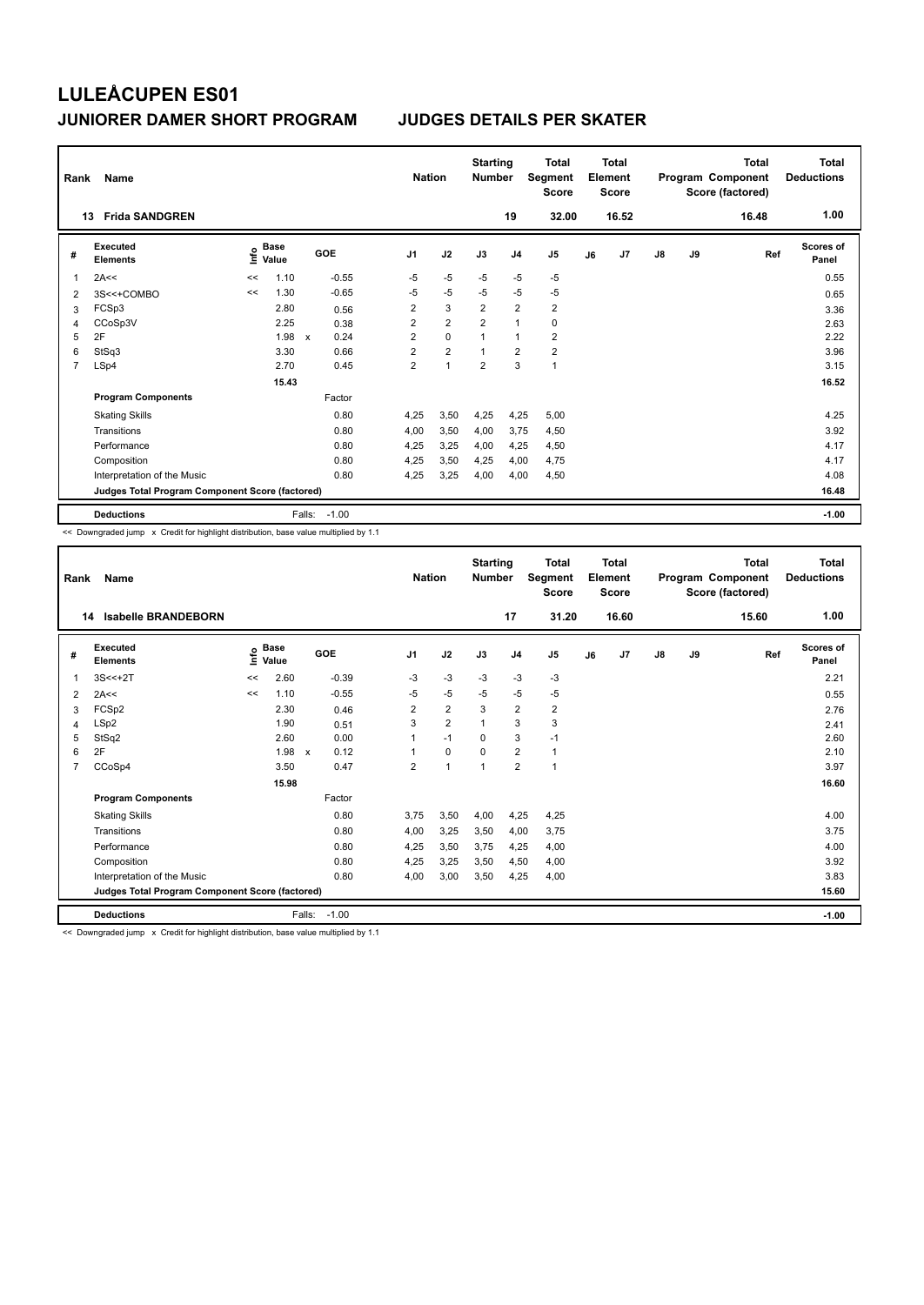| Rank | Name                                            |    |                                  |             |         | <b>Nation</b>  |                | <b>Starting</b><br><b>Number</b> |                | <b>Total</b><br>Segment<br><b>Score</b> |    | <b>Total</b><br>Element<br><b>Score</b> |               |    | <b>Total</b><br>Program Component<br>Score (factored) | <b>Total</b><br><b>Deductions</b> |
|------|-------------------------------------------------|----|----------------------------------|-------------|---------|----------------|----------------|----------------------------------|----------------|-----------------------------------------|----|-----------------------------------------|---------------|----|-------------------------------------------------------|-----------------------------------|
|      | Isabella VANDERLAAT<br>15                       |    |                                  |             |         |                |                |                                  | $\mathbf{2}$   | 31.14                                   |    | 15.34                                   |               |    | 17.80                                                 | 2.00                              |
| #    | Executed<br><b>Elements</b>                     |    | <b>Base</b><br>e Base<br>⊆ Value |             | GOE     | J <sub>1</sub> | J2             | J3                               | J <sub>4</sub> | J <sub>5</sub>                          | J6 | J7                                      | $\mathsf{J}8$ | J9 | Ref                                                   | <b>Scores of</b><br>Panel         |
| 1    | 2F                                              |    | 1.80                             |             | 0.60    | 4              | 3              | 3                                | 3              | 4                                       |    |                                         |               |    |                                                       | 2.40                              |
| 2    | 3S<<+COMBO                                      | << | 1.30                             |             | $-0.65$ | $-5$           | $-5$           | $-5$                             | $-5$           | $-5$                                    |    |                                         |               |    |                                                       | 0.65                              |
| 3    | FCSp2                                           |    | 2.30                             |             | $-0.08$ | 0              | $\mathbf 0$    | $-1$                             | 2              | $-1$                                    |    |                                         |               |    |                                                       | 2.22                              |
| 4    | StSq2                                           |    | 2.60                             |             | 0.69    | 3              | 3              | $\mathbf{1}$                     | $\overline{2}$ | 3                                       |    |                                         |               |    |                                                       | 3.29                              |
| 5    | 2A<<                                            | << | 1.21                             | $\mathbf x$ | $-0.55$ | $-5$           | $-5$           | $-5$                             | $-5$           | $-5$                                    |    |                                         |               |    |                                                       | 0.66                              |
| 6    | LSp3                                            |    | 2.40                             |             | 0.72    | 3              | $\overline{3}$ | $\overline{2}$                   | 3              | $\overline{4}$                          |    |                                         |               |    |                                                       | 3.12                              |
| 7    | CCoSp2                                          |    | 2.50                             |             | 0.50    | 3              | $\overline{2}$ | 0                                | $\overline{1}$ | 3                                       |    |                                         |               |    |                                                       | 3.00                              |
|      |                                                 |    | 14.11                            |             |         |                |                |                                  |                |                                         |    |                                         |               |    |                                                       | 15.34                             |
|      | <b>Program Components</b>                       |    |                                  |             | Factor  |                |                |                                  |                |                                         |    |                                         |               |    |                                                       |                                   |
|      | <b>Skating Skills</b>                           |    |                                  |             | 0.80    | 4.75           | 4,00           | 4,00                             | 4.75           | 5.00                                    |    |                                         |               |    |                                                       | 4.50                              |
|      | Transitions                                     |    |                                  |             | 0.80    | 4.25           | 3.75           | 4,00                             | 4,50           | 4,75                                    |    |                                         |               |    |                                                       | 4.25                              |
|      | Performance                                     |    |                                  |             | 0.80    | 4.75           | 4.00           | 4.00                             | 4,50           | 4.75                                    |    |                                         |               |    |                                                       | 4.42                              |
|      | Composition                                     |    |                                  |             | 0.80    | 4,50           | 4,00           | 4.25                             | 4.75           | 5,50                                    |    |                                         |               |    |                                                       | 4.50                              |
|      | Interpretation of the Music                     |    |                                  |             | 0.80    | 4.75           | 3,75           | 4,00                             | 5,00           | 5,25                                    |    |                                         |               |    |                                                       | 4.58                              |
|      | Judges Total Program Component Score (factored) |    |                                  |             |         |                |                |                                  |                |                                         |    |                                         |               |    |                                                       | 17.80                             |
|      | <b>Deductions</b>                               |    |                                  | Falls:      | $-2.00$ |                |                |                                  |                |                                         |    |                                         |               |    |                                                       | $-2.00$                           |

<< Downgraded jump x Credit for highlight distribution, base value multiplied by 1.1

| Rank           | Name                                            |         |                            |                                   | <b>Nation</b>  |              | <b>Starting</b><br><b>Number</b> |                | <b>Total</b><br>Segment<br><b>Score</b> |    | Total<br>Element<br><b>Score</b> |               |    | <b>Total</b><br>Program Component<br>Score (factored) | <b>Total</b><br><b>Deductions</b> |
|----------------|-------------------------------------------------|---------|----------------------------|-----------------------------------|----------------|--------------|----------------------------------|----------------|-----------------------------------------|----|----------------------------------|---------------|----|-------------------------------------------------------|-----------------------------------|
| 16             | <b>Peggy DELVRET</b>                            |         |                            |                                   |                |              |                                  | 25             | 30.68                                   |    | 15.48                            |               |    | 16.20                                                 | 1.00                              |
| #              | Executed<br><b>Elements</b>                     |         | e Base<br>E Value<br>Value | <b>GOE</b>                        | J <sub>1</sub> | J2           | J3                               | J <sub>4</sub> | J <sub>5</sub>                          | J6 | J7                               | $\mathsf{J}8$ | J9 | Ref                                                   | Scores of<br>Panel                |
| 1              | 2A<<                                            | <<      | 1.10                       | $-0.55$                           | $-5$           | $-5$         | $-5$                             | $-5$           | $-5$                                    |    |                                  |               |    |                                                       | 0.55                              |
| 2              | 3T<<+COMBO+2T*                                  | $\star$ | 1.30                       | $-0.65$                           | $-5$           | $-5$         | $-5$                             | $-5$           | $-5$                                    |    |                                  |               |    |                                                       | 0.65                              |
| 3              | FCSp2                                           |         | 2.30                       | 0.08                              | 0              | $\mathbf 0$  | 1                                | $\mathbf{1}$   | $-1$                                    |    |                                  |               |    |                                                       | 2.38                              |
| 4              | LSp4                                            |         | 2.70                       | 0.18                              | 1              | $-1$         | 0                                | -1             | 1                                       |    |                                  |               |    |                                                       | 2.88                              |
| 5              | StSq2                                           |         | 2.60                       | 0.35                              | $\overline{2}$ | $\mathbf{1}$ | $\Omega$                         | $\mathbf{1}$   | 2                                       |    |                                  |               |    |                                                       | 2.95                              |
| 6              | 2F                                              |         | 1.98                       | 0.12<br>$\boldsymbol{\mathsf{x}}$ | $\overline{2}$ | $\mathbf{1}$ | $\Omega$                         | $\mathbf 0$    | 1                                       |    |                                  |               |    |                                                       | 2.10                              |
| $\overline{7}$ | CCoSp4                                          |         | 3.50                       | 0.47                              | $\overline{2}$ | $\mathbf 0$  | $\mathbf{1}$                     | $\overline{2}$ | $\mathbf{1}$                            |    |                                  |               |    |                                                       | 3.97                              |
|                |                                                 |         | 15.48                      |                                   |                |              |                                  |                |                                         |    |                                  |               |    |                                                       | 15.48                             |
|                | <b>Program Components</b>                       |         |                            | Factor                            |                |              |                                  |                |                                         |    |                                  |               |    |                                                       |                                   |
|                | <b>Skating Skills</b>                           |         |                            | 0.80                              | 4,25           | 3,50         | 4,25                             | 3,75           | 4,25                                    |    |                                  |               |    |                                                       | 4.08                              |
|                | Transitions                                     |         |                            | 0.80                              | 4,00           | 3,50         | 4,00                             | 3,75           | 4,25                                    |    |                                  |               |    |                                                       | 3.92                              |
|                | Performance                                     |         |                            | 0.80                              | 4,25           | 3,75         | 3,75                             | 4,00           | 4,25                                    |    |                                  |               |    |                                                       | 4.00                              |
|                | Composition                                     |         |                            | 0.80                              | 4,25           | 3,50         | 4,00                             | 4,25           | 4,50                                    |    |                                  |               |    |                                                       | 4.17                              |
|                | Interpretation of the Music                     |         |                            | 0.80                              | 4,25           | 3,50         | 4,00                             | 4,00           | 4,50                                    |    |                                  |               |    |                                                       | 4.08                              |
|                | Judges Total Program Component Score (factored) |         |                            |                                   |                |              |                                  |                |                                         |    |                                  |               |    |                                                       | 16.20                             |
|                | <b>Deductions</b><br>$\cdots$                   |         |                            | Falls:<br>$-1.00$                 | .              |              |                                  |                |                                         |    |                                  |               |    |                                                       | $-1.00$                           |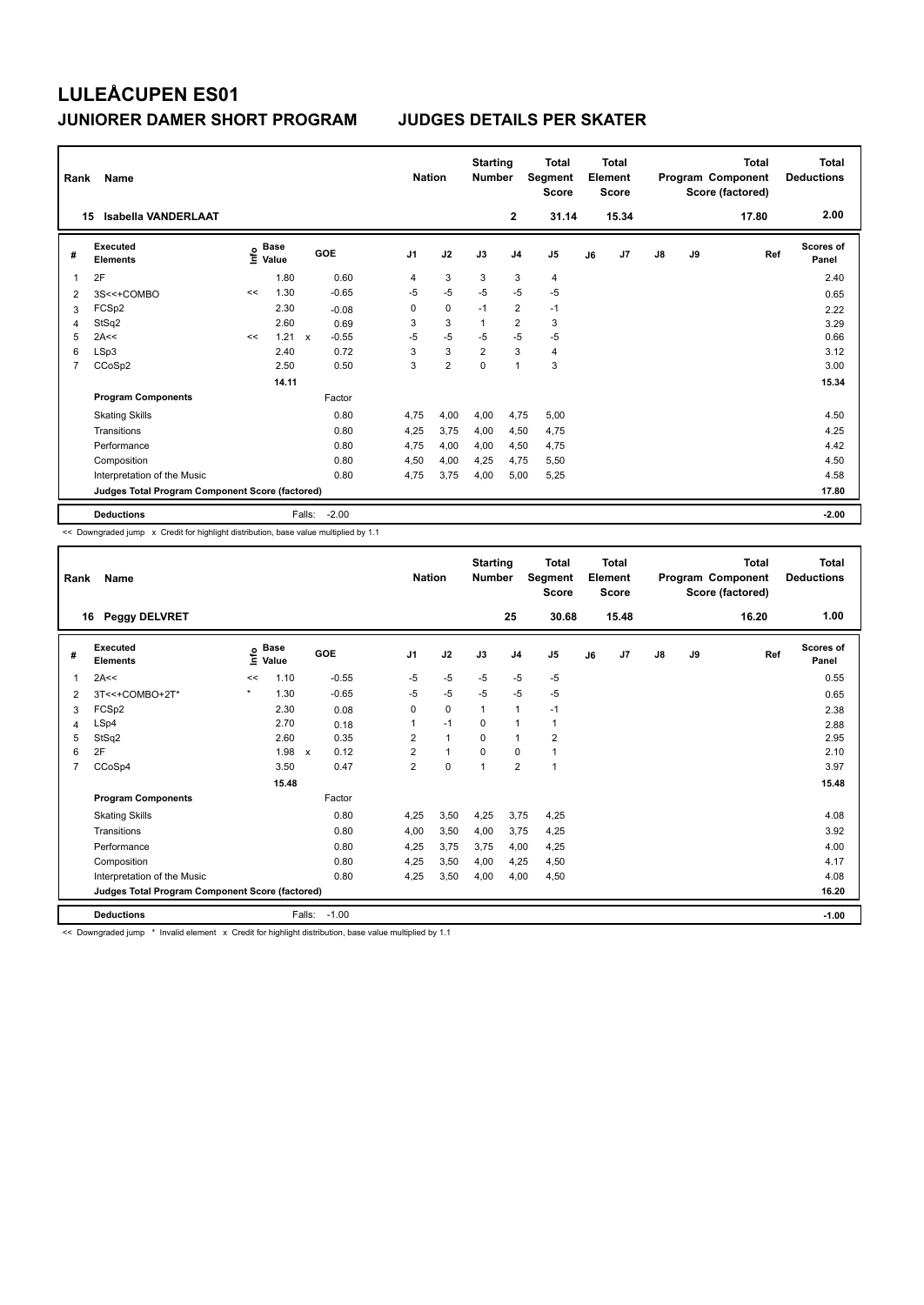| Rank | Name                                            |         |                                  |              |         |                | <b>Nation</b>  | <b>Starting</b><br><b>Number</b> |                | <b>Total</b><br>Segment<br><b>Score</b> |    | <b>Total</b><br>Element<br><b>Score</b> |               |    | <b>Total</b><br>Program Component<br>Score (factored) | <b>Total</b><br><b>Deductions</b> |
|------|-------------------------------------------------|---------|----------------------------------|--------------|---------|----------------|----------------|----------------------------------|----------------|-----------------------------------------|----|-----------------------------------------|---------------|----|-------------------------------------------------------|-----------------------------------|
|      | <b>Matilda LUNDIN</b><br>17                     |         |                                  |              |         |                |                |                                  | 9              | 30.26                                   |    | 15.46                                   |               |    | 15.80                                                 | 1.00                              |
| #    | <b>Executed</b><br><b>Elements</b>              |         | <b>Base</b><br>e Base<br>⊆ Value |              | GOE     | J <sub>1</sub> | J2             | J3                               | J <sub>4</sub> | J5                                      | J6 | J7                                      | $\mathsf{J}8$ | J9 | Ref                                                   | <b>Scores of</b><br>Panel         |
| 1    | $2Lz+2T*$                                       | $\star$ | 2.10                             |              | $-1.05$ | $-5$           | $-5$           | $-5$                             | $-5$           | $-5$                                    |    |                                         |               |    |                                                       | 1.05                              |
| 2    | 2A<<                                            | <<      | 1.10                             |              | $-0.55$ | $-5$           | $-5$           | $-5$                             | $-5$           | $-5$                                    |    |                                         |               |    |                                                       | 0.55                              |
| 3    | FCSp2                                           |         | 2.30                             |              | 0.00    | 0              | $\mathbf 0$    | $-1$                             | $\overline{2}$ | $\pmb{0}$                               |    |                                         |               |    |                                                       | 2.30                              |
| 4    | 2F                                              |         | 1.98                             | $\mathsf{x}$ | 0.42    | $\overline{2}$ | 3              | $\overline{2}$                   | $\overline{2}$ | 3                                       |    |                                         |               |    |                                                       | 2.40                              |
| 5    | LSp2                                            |         | 1.90                             |              | 0.25    | 3              | $\overline{2}$ | $\overline{1}$                   | $\overline{1}$ | 1                                       |    |                                         |               |    |                                                       | 2.15                              |
| 6    | StSq2                                           |         | 2.60                             |              | 0.09    | $\overline{2}$ | $\mathbf 0$    | $-1$                             | $\overline{1}$ | 0                                       |    |                                         |               |    |                                                       | 2.69                              |
| 7    | CCoSp4                                          |         | 3.50                             |              | 0.82    | $\overline{2}$ | $\overline{1}$ | $\overline{2}$                   | 3              | 3                                       |    |                                         |               |    |                                                       | 4.32                              |
|      |                                                 |         | 15.48                            |              |         |                |                |                                  |                |                                         |    |                                         |               |    |                                                       | 15.46                             |
|      | <b>Program Components</b>                       |         |                                  |              | Factor  |                |                |                                  |                |                                         |    |                                         |               |    |                                                       |                                   |
|      | <b>Skating Skills</b>                           |         |                                  |              | 0.80    | 4,00           | 3,50           | 4,00                             | 4,25           | 4,00                                    |    |                                         |               |    |                                                       | 4.00                              |
|      | Transitions                                     |         |                                  |              | 0.80    | 3,75           | 3,25           | 3,50                             | 4,00           | 4,00                                    |    |                                         |               |    |                                                       | 3.75                              |
|      | Performance                                     |         |                                  |              | 0.80    | 4,25           | 3,25           | 4,00                             | 4,25           | 4,00                                    |    |                                         |               |    |                                                       | 4.08                              |
|      | Composition                                     |         |                                  |              | 0.80    | 4,00           | 3,00           | 4,00                             | 4,00           | 4,25                                    |    |                                         |               |    |                                                       | 4.00                              |
|      | Interpretation of the Music                     |         |                                  |              | 0.80    | 4,00           | 3,00           | 3,75                             | 4,00           | 4,25                                    |    |                                         |               |    |                                                       | 3.92                              |
|      | Judges Total Program Component Score (factored) |         |                                  |              |         |                |                |                                  |                |                                         |    |                                         |               |    |                                                       | 15.80                             |
|      | <b>Deductions</b>                               |         |                                  | Falls:       | $-1.00$ |                |                |                                  |                |                                         |    |                                         |               |    |                                                       | $-1.00$                           |

-<br><< Downgraded jump \* Invalid element x Credit for highlight distribution, base value multiplied by 1.1

| Rank           | Name                                            |         |                                     |                           |         | <b>Nation</b>  |                | <b>Starting</b><br><b>Number</b> |                         | <b>Total</b><br>Segment<br><b>Score</b> |    | Total<br>Element<br><b>Score</b> |               |    | <b>Total</b><br>Program Component<br>Score (factored) | <b>Total</b><br><b>Deductions</b> |
|----------------|-------------------------------------------------|---------|-------------------------------------|---------------------------|---------|----------------|----------------|----------------------------------|-------------------------|-----------------------------------------|----|----------------------------------|---------------|----|-------------------------------------------------------|-----------------------------------|
|                | Alisa JONSSON-SHIMADA<br>18                     |         |                                     |                           |         |                |                |                                  | 3                       | 30.08                                   |    | 15.48                            |               |    | 15.60                                                 | 1.00                              |
| #              | Executed<br><b>Elements</b>                     |         | $\sum_{k=1}^{\infty}$ Pase<br>Value | GOE                       |         | J <sub>1</sub> | J2             | J3                               | J <sub>4</sub>          | J <sub>5</sub>                          | J6 | J7                               | $\mathsf{J}8$ | J9 | Ref                                                   | <b>Scores of</b><br>Panel         |
| 1              | $2Lz+1T^*$                                      | $\star$ | 2.10                                |                           | $-1.05$ | $-5$           | $-5$           | $-5$                             | $-5$                    | $-5$                                    |    |                                  |               |    |                                                       | 1.05                              |
| 2              | 2A<<                                            | <<      | 1.10                                |                           | $-0.55$ | $-5$           | $-5$           | $-5$                             | $-5$                    | $-5$                                    |    |                                  |               |    |                                                       | 0.55                              |
| 3              | StSq2                                           |         | 2.60                                |                           | 0.43    | $\overline{2}$ | $\mathbf 0$    | 1                                | $\overline{\mathbf{c}}$ | $\overline{2}$                          |    |                                  |               |    |                                                       | 3.03                              |
| 4              | FCSp2                                           |         | 2.30                                |                           | 0.46    | 2              | $\overline{2}$ | 3                                | $\overline{2}$          | $\overline{\mathbf{c}}$                 |    |                                  |               |    |                                                       | 2.76                              |
| 5              | 2F                                              |         | 1.98                                | $\boldsymbol{\mathsf{x}}$ | $-0.18$ | $-1$           | $-1$           | $-1$                             | $-1$                    | $-1$                                    |    |                                  |               |    |                                                       | 1.80                              |
| 6              | LSp3                                            |         | 2.40                                |                           | 0.16    | 0              | $-1$           | $\Omega$                         | $\overline{2}$          | $\overline{\mathbf{c}}$                 |    |                                  |               |    |                                                       | 2.56                              |
| $\overline{7}$ | CCoSp4                                          |         | 3.50                                |                           | 0.23    | $\mathbf{1}$   | $\mathbf 0$    | 1                                | $\mathbf 0$             | $\overline{\mathbf{c}}$                 |    |                                  |               |    |                                                       | 3.73                              |
|                |                                                 |         | 15.98                               |                           |         |                |                |                                  |                         |                                         |    |                                  |               |    |                                                       | 15.48                             |
|                | <b>Program Components</b>                       |         |                                     |                           | Factor  |                |                |                                  |                         |                                         |    |                                  |               |    |                                                       |                                   |
|                | <b>Skating Skills</b>                           |         |                                     |                           | 0.80    | 4,00           | 3,50           | 3,50                             | 4,25                    | 4,25                                    |    |                                  |               |    |                                                       | 3.92                              |
|                | Transitions                                     |         |                                     |                           | 0.80    | 3.75           | 3,00           | 3,00                             | 4,25                    | 4,00                                    |    |                                  |               |    |                                                       | 3.58                              |
|                | Performance                                     |         |                                     |                           | 0.80    | 4,25           | 3,50           | 4,00                             | 4,00                    | 4,00                                    |    |                                  |               |    |                                                       | 4.00                              |
|                | Composition                                     |         |                                     |                           | 0.80    | 4,00           | 3,00           | 3,50                             | 4,50                    | 4,25                                    |    |                                  |               |    |                                                       | 3.92                              |
|                | Interpretation of the Music                     |         |                                     |                           | 0.80    | 4,25           | 3,25           | 3.75                             | 4,50                    | 4,25                                    |    |                                  |               |    |                                                       | 4.08                              |
|                | Judges Total Program Component Score (factored) |         |                                     |                           |         |                |                |                                  |                         |                                         |    |                                  |               |    |                                                       | 15.60                             |
|                | <b>Deductions</b>                               |         |                                     | Falls:                    | $-1.00$ |                |                |                                  |                         |                                         |    |                                  |               |    |                                                       | $-1.00$                           |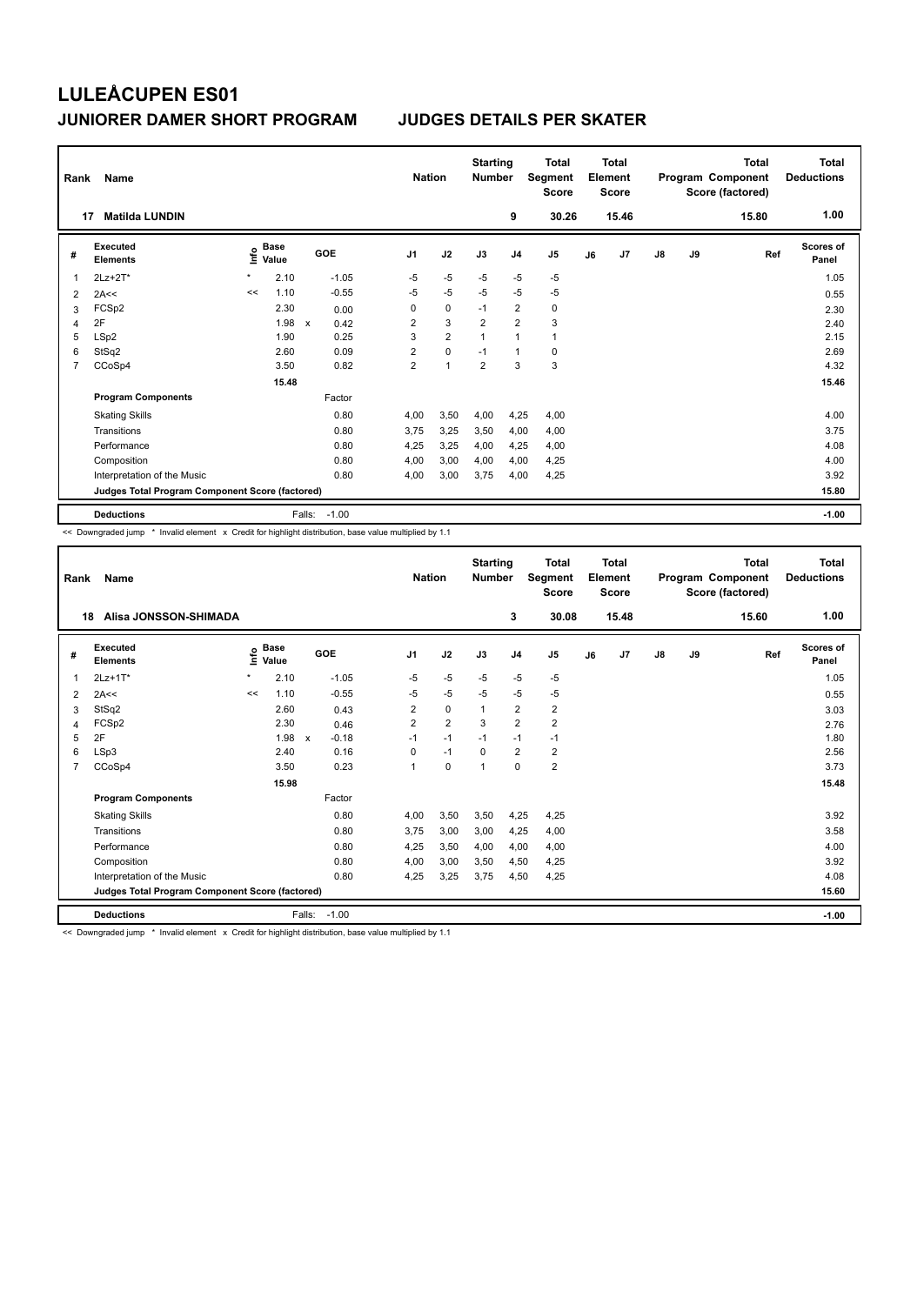| Rank           | Name                                            |                                  |       |              |         | <b>Nation</b>  |                | <b>Starting</b><br><b>Number</b> |                | <b>Total</b><br>Segment<br><b>Score</b> |    | Total<br>Element<br><b>Score</b> |               |    | <b>Total</b><br>Program Component<br>Score (factored) | Total<br><b>Deductions</b> |
|----------------|-------------------------------------------------|----------------------------------|-------|--------------|---------|----------------|----------------|----------------------------------|----------------|-----------------------------------------|----|----------------------------------|---------------|----|-------------------------------------------------------|----------------------------|
|                | Sofia ABRAHAMSSON<br>19                         |                                  |       |              |         |                |                |                                  | 29             | 30.06                                   |    | 16.14                            |               |    | 14.92                                                 | 1.00                       |
| #              | Executed<br><b>Elements</b>                     | <b>Base</b><br>e Base<br>⊆ Value |       | GOE          |         | J <sub>1</sub> | J2             | J3                               | J <sub>4</sub> | J5                                      | J6 | J <sub>7</sub>                   | $\mathsf{J}8$ | J9 | Ref                                                   | <b>Scores of</b><br>Panel  |
| 1              | 2A                                              |                                  | 3.30  |              | $-0.66$ | $-2$           | $-2$           | $-2$                             | $-2$           | $-2$                                    |    |                                  |               |    |                                                       | 2.64                       |
| 2              | 3S<+COMBO                                       | $\overline{\phantom{a}}$         | 3.23  |              | $-1.62$ | $-5$           | $-5$           | $-5$                             | $-5$           | $-5$                                    |    |                                  |               |    |                                                       | 1.61                       |
| 3              | CCoSp4                                          |                                  | 3.50  |              | 0.12    | 0              | $\overline{2}$ | $\mathbf{1}$                     | $\mathbf 0$    | $\pmb{0}$                               |    |                                  |               |    |                                                       | 3.62                       |
| $\overline{4}$ | LSp1                                            |                                  | 1.50  |              | 0.15    | 0              | $\overline{2}$ | $\mathbf 0$                      | $\overline{1}$ | $\overline{2}$                          |    |                                  |               |    |                                                       | 1.65                       |
| 5              | 2F                                              |                                  | 1.98  | $\mathsf{x}$ | 0.18    | 1              | 0              | $\overline{1}$                   | $\mathbf 1$    | $\mathbf{1}$                            |    |                                  |               |    |                                                       | 2.16                       |
| 6              | FCSp1                                           |                                  | 1.90  |              | $-0.13$ | $-3$           | $\mathbf 0$    | $\Omega$                         | $-2$           | $\pmb{0}$                               |    |                                  |               |    |                                                       | 1.77                       |
| 7              | StSq2                                           |                                  | 2.60  |              | 0.09    | 0              | $\overline{1}$ | 0                                | $\mathbf 0$    | $\overline{2}$                          |    |                                  |               |    |                                                       | 2.69                       |
|                |                                                 |                                  | 18.01 |              |         |                |                |                                  |                |                                         |    |                                  |               |    |                                                       | 16.14                      |
|                | <b>Program Components</b>                       |                                  |       |              | Factor  |                |                |                                  |                |                                         |    |                                  |               |    |                                                       |                            |
|                | <b>Skating Skills</b>                           |                                  |       |              | 0.80    | 3.75           | 3,50           | 4,00                             | 3,75           | 4,25                                    |    |                                  |               |    |                                                       | 3.83                       |
|                | Transitions                                     |                                  |       |              | 0.80    | 3.25           | 3,25           | 4,00                             | 3,50           | 3,75                                    |    |                                  |               |    |                                                       | 3.50                       |
|                | Performance                                     |                                  |       |              | 0.80    | 3,50           | 3,25           | 4.00                             | 3.75           | 4,50                                    |    |                                  |               |    |                                                       | 3.75                       |
|                | Composition                                     |                                  |       |              | 0.80    | 3.75           | 3,50           | 4.25                             | 3,75           | 4,00                                    |    |                                  |               |    |                                                       | 3.83                       |
|                | Interpretation of the Music                     |                                  |       |              | 0.80    | 3,75           | 3,50           | 4,00                             | 3,50           | 4,50                                    |    |                                  |               |    |                                                       | 3.75                       |
|                | Judges Total Program Component Score (factored) |                                  |       |              |         |                |                |                                  |                |                                         |    |                                  |               |    |                                                       | 14.92                      |
|                | <b>Deductions</b>                               |                                  |       | Falls:       | $-1.00$ |                |                |                                  |                |                                         |    |                                  |               |    |                                                       | $-1.00$                    |

< Under-rotated jump x Credit for highlight distribution, base value multiplied by 1.1

| Rank           | Name                                            |                                           |                         | <b>Nation</b>  |                          | <b>Starting</b><br><b>Number</b> |                | <b>Total</b><br>Segment<br><b>Score</b> |    | <b>Total</b><br>Element<br><b>Score</b> |               |    | <b>Total</b><br>Program Component<br>Score (factored) | <b>Total</b><br><b>Deductions</b> |
|----------------|-------------------------------------------------|-------------------------------------------|-------------------------|----------------|--------------------------|----------------------------------|----------------|-----------------------------------------|----|-----------------------------------------|---------------|----|-------------------------------------------------------|-----------------------------------|
|                | Filippa BÄCKHED<br>20                           |                                           |                         |                |                          |                                  | 14             | 29.91                                   |    | 14.83                                   |               |    | 16.08                                                 | 1.00                              |
| #              | Executed<br><b>Elements</b>                     | $\frac{e}{E}$ Base<br>$\frac{E}{E}$ Value | <b>GOE</b>              | J <sub>1</sub> | J2                       | J3                               | J <sub>4</sub> | J5                                      | J6 | J7                                      | $\mathsf{J}8$ | J9 | Ref                                                   | <b>Scores of</b><br>Panel         |
| 1              | LSp3                                            | 2.40                                      | 0.24                    | 1              | $\mathbf{1}$             | $-1$                             | $\mathbf{1}$   | 1                                       |    |                                         |               |    |                                                       | 2.64                              |
| 2              | 2F                                              | 1.80                                      | 0.24                    | $\overline{2}$ | $\mathbf 0$              | $\mathbf 0$                      | 3              | $\overline{\mathbf{c}}$                 |    |                                         |               |    |                                                       | 2.04                              |
| 3              | $1A^*$                                          | $\star$<br>0.00                           | 0.00                    | ٠              | $\overline{\phantom{a}}$ | $\overline{\phantom{a}}$         |                |                                         |    |                                         |               |    |                                                       | 0.00                              |
| 4              | StSq2                                           | 2.60                                      | 0.26                    | 0              | $-1$                     | 2                                | $\mathbf{1}$   | 3                                       |    |                                         |               |    |                                                       | 2.86                              |
| 5              | FCSp2                                           | 2.30                                      | 0.00                    | $\Omega$       | 0                        | $\Omega$                         | $\overline{2}$ | 0                                       |    |                                         |               |    |                                                       | 2.30                              |
| 6              | 2Lo+COMBO                                       | 1.87                                      | $-0.85$<br>$\mathsf{x}$ | -5             | -5                       | $-5$                             | $-5$           | $-5$                                    |    |                                         |               |    |                                                       | 1.02                              |
| $\overline{7}$ | CCoSp4                                          | 3.50                                      | 0.47                    | $\mathbf{1}$   | $\overline{2}$           | $-1$                             | $\overline{2}$ | $\mathbf{1}$                            |    |                                         |               |    |                                                       | 3.97                              |
|                |                                                 | 14.47                                     |                         |                |                          |                                  |                |                                         |    |                                         |               |    |                                                       | 14.83                             |
|                | <b>Program Components</b>                       |                                           | Factor                  |                |                          |                                  |                |                                         |    |                                         |               |    |                                                       |                                   |
|                | <b>Skating Skills</b>                           |                                           | 0.80                    | 3.75           | 3,25                     | 4,00                             | 4,25           | 4,50                                    |    |                                         |               |    |                                                       | 4.00                              |
|                | Transitions                                     |                                           | 0.80                    | 3,25           | 3,00                     | 4,50                             | 4,25           | 4,50                                    |    |                                         |               |    |                                                       | 4.00                              |
|                | Performance                                     |                                           | 0.80                    | 3,50           | 2,75                     | 4,00                             | 4,25           | 4,50                                    |    |                                         |               |    |                                                       | 3.92                              |
|                | Composition                                     |                                           | 0.80                    | 3.75           | 3,25                     | 4,50                             | 4,25           | 5,00                                    |    |                                         |               |    |                                                       | 4.17                              |
|                | Interpretation of the Music                     |                                           | 0.80                    | 3,50           | 3,00                     | 4,50                             | 4,00           | 4,75                                    |    |                                         |               |    |                                                       | 4.00                              |
|                | Judges Total Program Component Score (factored) |                                           |                         |                |                          |                                  |                |                                         |    |                                         |               |    |                                                       | 16.08                             |
|                | <b>Deductions</b>                               |                                           | Falls:<br>$-1.00$       |                |                          |                                  |                |                                         |    |                                         |               |    |                                                       | $-1.00$                           |

\* Invalid element x Credit for highlight distribution, base value multiplied by 1.1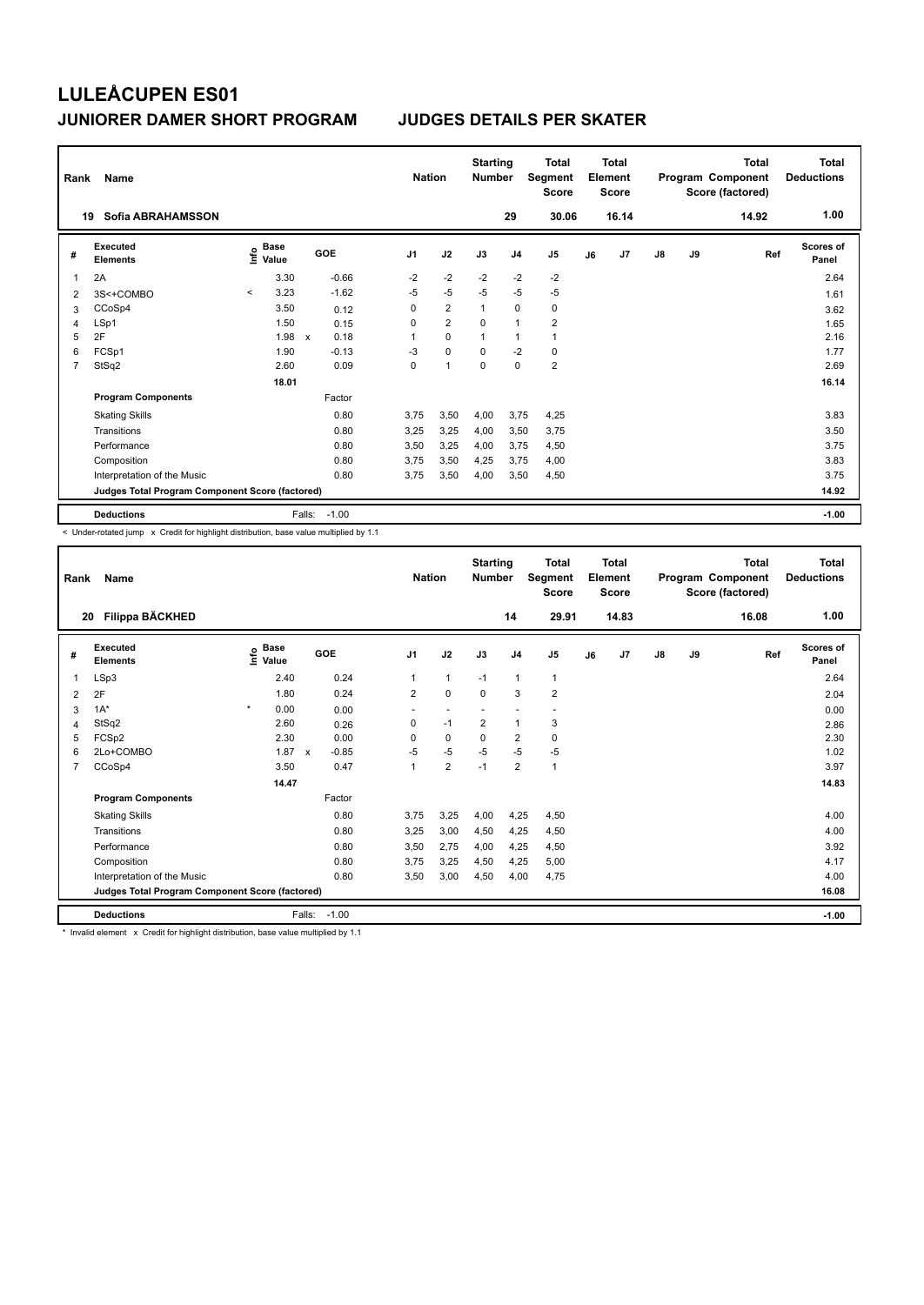| Rank | Name                                            |    |                           |                           |         |                | <b>Nation</b>           | <b>Starting</b><br><b>Number</b> |                | <b>Total</b><br>Segment<br><b>Score</b> |    | Total<br>Element<br><b>Score</b> |               |    | <b>Total</b><br>Program Component<br>Score (factored) | Total<br><b>Deductions</b> |
|------|-------------------------------------------------|----|---------------------------|---------------------------|---------|----------------|-------------------------|----------------------------------|----------------|-----------------------------------------|----|----------------------------------|---------------|----|-------------------------------------------------------|----------------------------|
| 21   | <b>Josefin AHLGREN-VENNKLEV</b>                 |    |                           |                           |         |                |                         |                                  | 11             | 29.87                                   |    | 16.45                            |               |    | 14.42                                                 | 1.00                       |
| #    | <b>Executed</b><br><b>Elements</b>              |    | Base<br>e Base<br>⊆ Value |                           | GOE     | J <sub>1</sub> | J2                      | J3                               | J <sub>4</sub> | J <sub>5</sub>                          | J6 | J <sub>7</sub>                   | $\mathsf{J}8$ | J9 | Ref                                                   | <b>Scores of</b><br>Panel  |
| 1    | StSq3                                           |    | 3.30                      |                           | 0.55    | 1              | $\overline{2}$          | $\overline{1}$                   | $\overline{2}$ | 3                                       |    |                                  |               |    |                                                       | 3.85                       |
| 2    | 2A<<                                            | << | 1.10                      |                           | $-0.55$ | $-5$           | $-5$                    | $-5$                             | $-5$           | $-5$                                    |    |                                  |               |    |                                                       | 0.55                       |
| 3    | CCoSp4                                          |    | 3.50                      |                           | 0.47    | $\overline{2}$ | $\mathbf{1}$            | $-1$                             | $\overline{2}$ | 1                                       |    |                                  |               |    |                                                       | 3.97                       |
| 4    | 3S<<+COMBO                                      | << | 1.30                      |                           | $-0.65$ | $-5$           | $-5$                    | $-5$                             | $-5$           | $-5$                                    |    |                                  |               |    |                                                       | 0.65                       |
| 5    | FCSp2                                           |    | 2.30                      |                           | 0.00    | 0              | $\mathbf 0$             | $\mathbf 0$                      | $\mathbf 0$    | 0                                       |    |                                  |               |    |                                                       | 2.30                       |
| 6    | 2F                                              |    | 1.98                      | $\boldsymbol{\mathsf{x}}$ | 0.00    | 1              | $\mathbf 0$             | $-1$                             | $-1$           | 1                                       |    |                                  |               |    |                                                       | 1.98                       |
| 7    | LSp4                                            |    | 2.70                      |                           | 0.45    | $\overline{2}$ | $\overline{\mathbf{c}}$ | 1                                | $\overline{2}$ | $\overline{1}$                          |    |                                  |               |    |                                                       | 3.15                       |
|      |                                                 |    | 16.18                     |                           |         |                |                         |                                  |                |                                         |    |                                  |               |    |                                                       | 16.45                      |
|      | <b>Program Components</b>                       |    |                           |                           | Factor  |                |                         |                                  |                |                                         |    |                                  |               |    |                                                       |                            |
|      | <b>Skating Skills</b>                           |    |                           |                           | 0.80    | 3,50           | 3,25                    | 3,25                             | 4,25           | 4,50                                    |    |                                  |               |    |                                                       | 3.67                       |
|      | Transitions                                     |    |                           |                           | 0.80    | 3,50           | 3,00                    | 3,00                             | 3,75           | 4,00                                    |    |                                  |               |    |                                                       | 3.42                       |
|      | Performance                                     |    |                           |                           | 0.80    | 3.75           | 3,25                    | 3.00                             | 4,25           | 4,50                                    |    |                                  |               |    |                                                       | 3.75                       |
|      | Composition                                     |    |                           |                           | 0.80    | 3,75           | 3,00                    | 3,25                             | 4,00           | 4,25                                    |    |                                  |               |    |                                                       | 3.67                       |
|      | Interpretation of the Music                     |    |                           |                           | 0.80    | 3,50           | 3,00                    | 3,25                             | 3,75           | 4,50                                    |    |                                  |               |    |                                                       | 3.50                       |
|      | Judges Total Program Component Score (factored) |    |                           |                           |         |                |                         |                                  |                |                                         |    |                                  |               |    |                                                       | 14.42                      |
|      | <b>Deductions</b>                               |    |                           | Falls:                    | $-1.00$ |                |                         |                                  |                |                                         |    |                                  |               |    |                                                       | $-1.00$                    |

<< Downgraded jump x Credit for highlight distribution, base value multiplied by 1.1

| Rank           | Name                                            |         |                            |              |         | <b>Nation</b>  |                          | <b>Starting</b><br><b>Number</b> |                          | <b>Total</b><br>Segment<br><b>Score</b> |    | <b>Total</b><br>Element<br><b>Score</b> |               |    | <b>Total</b><br>Program Component<br>Score (factored) | <b>Total</b><br><b>Deductions</b> |
|----------------|-------------------------------------------------|---------|----------------------------|--------------|---------|----------------|--------------------------|----------------------------------|--------------------------|-----------------------------------------|----|-----------------------------------------|---------------|----|-------------------------------------------------------|-----------------------------------|
| 22             | <b>Natalie EDLUND</b>                           |         |                            |              |         |                |                          |                                  | 21                       | 29.74                                   |    | 13.94                                   |               |    | 15.80                                                 | 0.00                              |
| #              | Executed<br><b>Elements</b>                     |         | e Base<br>⊆ Value<br>Value | <b>GOE</b>   |         | J <sub>1</sub> | J2                       | J3                               | J <sub>4</sub>           | J <sub>5</sub>                          | J6 | J <sub>7</sub>                          | $\mathsf{J}8$ | J9 | Ref                                                   | <b>Scores of</b><br>Panel         |
| 1              | 3S<<+COMBO+1T*                                  | $\star$ | 1.30                       |              | $-0.65$ | $-5$           | $-5$                     | $-5$                             | $-5$                     | $-5$                                    |    |                                         |               |    |                                                       | 0.65                              |
| 2              | FCSp2                                           |         | 2.30                       |              | 0.69    | 3              | $\overline{2}$           | 3                                | 3                        | 3                                       |    |                                         |               |    |                                                       | 2.99                              |
| 3              | A*                                              | $\star$ | 0.00                       |              | 0.00    | ٠              | $\overline{\phantom{a}}$ |                                  | $\overline{\phantom{a}}$ |                                         |    |                                         |               |    |                                                       | 0.00                              |
| 4              | CCoSp3V                                         |         | 2.25                       |              | 0.00    | 0              | $\mathbf 0$              | 0                                | 0                        | 2                                       |    |                                         |               |    |                                                       | 2.25                              |
| 5              | StSq2                                           |         | 2.60                       |              | 0.35    | $\overline{2}$ | $\Omega$                 | $\mathbf{1}$                     | $\overline{2}$           | 1                                       |    |                                         |               |    |                                                       | 2.95                              |
| 6              | 2F                                              |         | 1.98                       | $\mathsf{x}$ | 0.24    | 1              | $\overline{2}$           | 0                                | $\mathbf{1}$             | $\overline{\mathbf{c}}$                 |    |                                         |               |    |                                                       | 2.22                              |
| $\overline{7}$ | LSp3                                            |         | 2.40                       |              | 0.48    | $\overline{2}$ | 3                        | $\overline{2}$                   | $\overline{2}$           | $\overline{2}$                          |    |                                         |               |    |                                                       | 2.88                              |
|                |                                                 |         | 12.83                      |              |         |                |                          |                                  |                          |                                         |    |                                         |               |    |                                                       | 13.94                             |
|                | <b>Program Components</b>                       |         |                            |              | Factor  |                |                          |                                  |                          |                                         |    |                                         |               |    |                                                       |                                   |
|                | <b>Skating Skills</b>                           |         |                            |              | 0.80    | 4,25           | 3,50                     | 4,00                             | 4,25                     | 4,25                                    |    |                                         |               |    |                                                       | 4.17                              |
|                | Transitions                                     |         |                            |              | 0.80    | 4,00           | 3,25                     | 3,50                             | 3,75                     | 4,25                                    |    |                                         |               |    |                                                       | 3.75                              |
|                | Performance                                     |         |                            |              | 0.80    | 4,25           | 3,25                     | 3.75                             | 4,25                     | 4,50                                    |    |                                         |               |    |                                                       | 4.08                              |
|                | Composition                                     |         |                            |              | 0.80    | 4,25           | 3,50                     | 3,75                             | 4,00                     | 4,50                                    |    |                                         |               |    |                                                       | 4.00                              |
|                | Interpretation of the Music                     |         |                            |              | 0.80    | 4,00           | 3,25                     | 3,50                             | 3,75                     | 4,25                                    |    |                                         |               |    |                                                       | 3.75                              |
|                | Judges Total Program Component Score (factored) |         |                            |              |         |                |                          |                                  |                          |                                         |    |                                         |               |    |                                                       | 15.80                             |
|                | <b>Deductions</b>                               |         |                            |              |         |                |                          |                                  |                          |                                         |    |                                         |               |    |                                                       | 0.00                              |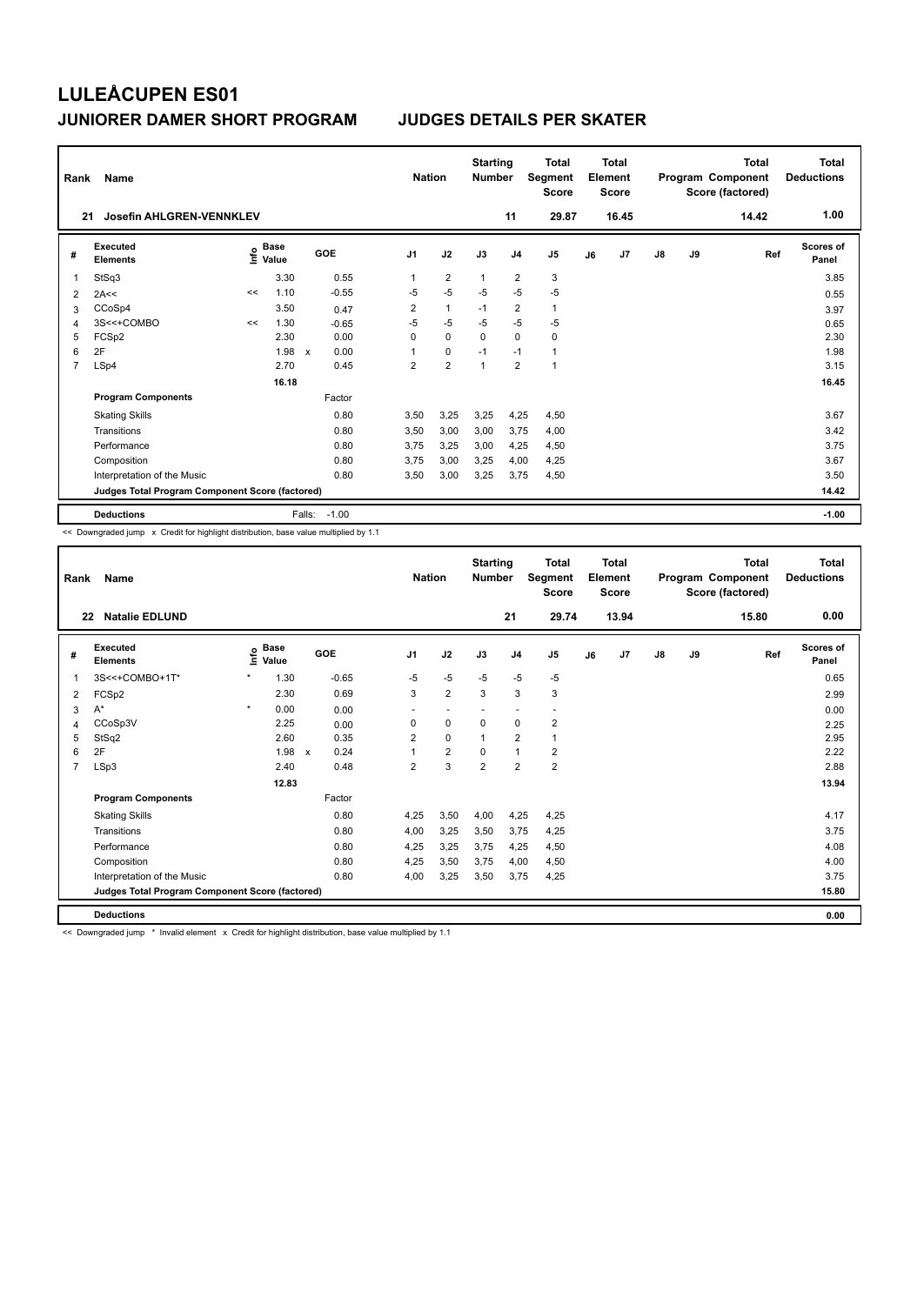| Rank | Name                                            |    |                                  |                           |         |                | <b>Nation</b>           | <b>Starting</b><br><b>Number</b> |                         | <b>Total</b><br>Segment<br><b>Score</b> |    | <b>Total</b><br>Element<br><b>Score</b> |               |    | <b>Total</b><br>Program Component<br>Score (factored) | Total<br><b>Deductions</b> |
|------|-------------------------------------------------|----|----------------------------------|---------------------------|---------|----------------|-------------------------|----------------------------------|-------------------------|-----------------------------------------|----|-----------------------------------------|---------------|----|-------------------------------------------------------|----------------------------|
|      | <b>Wilma BROVALL</b><br>23                      |    |                                  |                           |         |                |                         |                                  | 12                      | 29.05                                   |    | 13.65                                   |               |    | 17.40                                                 | 2.00                       |
| #    | <b>Executed</b><br><b>Elements</b>              |    | <b>Base</b><br>e Base<br>⊆ Value |                           | GOE     | J <sub>1</sub> | J2                      | J3                               | J <sub>4</sub>          | J5                                      | J6 | J <sub>7</sub>                          | $\mathsf{J}8$ | J9 | Ref                                                   | <b>Scores of</b><br>Panel  |
| 1    | CCoSp3                                          |    | 3.00                             |                           | 0.30    | 0              | 3                       | $\overline{1}$                   | $\overline{2}$          | $\pmb{0}$                               |    |                                         |               |    |                                                       | 3.30                       |
| 2    | 3S<<+COMBO                                      | << | 1.30                             |                           | $-0.65$ | $-5$           | $-5$                    | $-5$                             | $-5$                    | $-5$                                    |    |                                         |               |    |                                                       | 0.65                       |
| 3    | FCSp1                                           |    | 1.90                             |                           | $-0.38$ | $-2$           | $-2$                    | $-2$                             | $-3$                    | $-2$                                    |    |                                         |               |    |                                                       | 1.52                       |
| 4    | 2A<<                                            | << | 1.10                             |                           | $-0.55$ | $-5$           | $-5$                    | $-5$                             | $-5$                    | $-5$                                    |    |                                         |               |    |                                                       | 0.55                       |
| 5    | StSq2                                           |    | 2.60                             |                           | 0.61    | 3              | $\overline{2}$          | $\overline{1}$                   | 3                       | $\overline{2}$                          |    |                                         |               |    |                                                       | 3.21                       |
| 6    | 2F                                              |    | 1.98                             | $\boldsymbol{\mathsf{x}}$ | $-0.36$ | $-1$           | $-4$                    | $-2$                             | $-2$                    | $-2$                                    |    |                                         |               |    |                                                       | 1.62                       |
| 7    | LSp3                                            |    | 2.40                             |                           | 0.40    | $\overline{2}$ | $\overline{\mathbf{c}}$ | $\mathbf 0$                      | $\overline{\mathbf{c}}$ | $\mathbf{1}$                            |    |                                         |               |    |                                                       | 2.80                       |
|      |                                                 |    | 14.28                            |                           |         |                |                         |                                  |                         |                                         |    |                                         |               |    |                                                       | 13.65                      |
|      | <b>Program Components</b>                       |    |                                  |                           | Factor  |                |                         |                                  |                         |                                         |    |                                         |               |    |                                                       |                            |
|      | <b>Skating Skills</b>                           |    |                                  |                           | 0.80    | 4,50           | 3,50                    | 3,75                             | 4,50                    | 4,50                                    |    |                                         |               |    |                                                       | 4.25                       |
|      | Transitions                                     |    |                                  |                           | 0.80    | 4,25           | 3,00                    | 4,00                             | 4,50                    | 4,25                                    |    |                                         |               |    |                                                       | 4.17                       |
|      | Performance                                     |    |                                  |                           | 0.80    | 4,50           | 3,25                    | 4,25                             | 4,25                    | 4,50                                    |    |                                         |               |    |                                                       | 4.33                       |
|      | Composition                                     |    |                                  |                           | 0.80    | 4,50           | 3,25                    | 4,25                             | 4,50                    | 4,50                                    |    |                                         |               |    |                                                       | 4.42                       |
|      | Interpretation of the Music                     |    |                                  |                           | 0.80    | 4,75           | 3,50                    | 4,25                             | 4,75                    | 4,75                                    |    |                                         |               |    |                                                       | 4.58                       |
|      | Judges Total Program Component Score (factored) |    |                                  |                           |         |                |                         |                                  |                         |                                         |    |                                         |               |    |                                                       | 17.40                      |
|      | <b>Deductions</b>                               |    |                                  | Falls:                    | $-2.00$ |                |                         |                                  |                         |                                         |    |                                         |               |    |                                                       | $-2.00$                    |

<< Downgraded jump x Credit for highlight distribution, base value multiplied by 1.1

| Rank | Name                                            |    |                             |         | <b>Nation</b>  |                      | <b>Starting</b><br><b>Number</b> |                | Total<br>Segment<br><b>Score</b> |    | <b>Total</b><br>Element<br><b>Score</b> |               |    | <b>Total</b><br>Program Component<br>Score (factored) | <b>Total</b><br><b>Deductions</b> |
|------|-------------------------------------------------|----|-----------------------------|---------|----------------|----------------------|----------------------------------|----------------|----------------------------------|----|-----------------------------------------|---------------|----|-------------------------------------------------------|-----------------------------------|
| 24   | <b>Daniella WATANABE</b>                        |    |                             |         |                |                      |                                  | 5              | 28.77                            |    | 14.45                                   |               |    | 14.32                                                 | 0.00                              |
| #    | <b>Executed</b><br><b>Elements</b>              |    | $\sum_{k=1}^{\infty}$ Value | GOE     | J <sub>1</sub> | J2                   | J3                               | J <sub>4</sub> | J <sub>5</sub>                   | J6 | J <sub>7</sub>                          | $\mathsf{J}8$ | J9 | Ref                                                   | <b>Scores of</b><br>Panel         |
| 1    | 3S<<+COMBO                                      | << | 1.30                        | $-0.65$ | $-5$           | $-5$                 | $-5$                             | $-5$           | $-5$                             |    |                                         |               |    |                                                       | 0.65                              |
| 2    | 2A<<                                            | << | 1.10                        | $-0.55$ | $-5$           | $-4$                 | $-5$                             | $-5$           | $-5$                             |    |                                         |               |    |                                                       | 0.55                              |
| 3    | FCSp2                                           |    | 2.30                        | $-0.08$ | 0              | $-2$                 | $-1$                             | $\mathbf{1}$   | 0                                |    |                                         |               |    |                                                       | 2.22                              |
| 4    | 2F                                              |    | 1.80                        | 0.30    |                | $\overline{2}$       | $\mathbf 1$                      | $\overline{2}$ | $\overline{\mathbf{c}}$          |    |                                         |               |    |                                                       | 2.10                              |
| 5    | LSp3                                            |    | 2.40                        | 0.08    | $\Omega$       | $\blacktriangleleft$ | $\Omega$                         | 1              | $-2$                             |    |                                         |               |    |                                                       | 2.48                              |
| 6    | StSq2                                           |    | 2.60                        | 0.00    | $-1$           | 0                    | $\Omega$                         | $\mathbf 0$    | 0                                |    |                                         |               |    |                                                       | 2.60                              |
| 7    | CCoSp4                                          |    | 3.50                        | 0.35    | 1              | $\blacktriangleleft$ | 1                                | $\mathbf{1}$   | 0                                |    |                                         |               |    |                                                       | 3.85                              |
|      |                                                 |    | 15.00                       |         |                |                      |                                  |                |                                  |    |                                         |               |    |                                                       | 14.45                             |
|      | <b>Program Components</b>                       |    |                             | Factor  |                |                      |                                  |                |                                  |    |                                         |               |    |                                                       |                                   |
|      | <b>Skating Skills</b>                           |    |                             | 0.80    | 3,25           | 3,50                 | 3,75                             | 4,25           | 3,75                             |    |                                         |               |    |                                                       | 3.67                              |
|      | Transitions                                     |    |                             | 0.80    | 3,50           | 3,25                 | 3,25                             | 3,75           | 3,75                             |    |                                         |               |    |                                                       | 3.50                              |
|      | Performance                                     |    |                             | 0.80    | 3,75           | 3,00                 | 3,25                             | 4,00           | 3,75                             |    |                                         |               |    |                                                       | 3.58                              |
|      | Composition                                     |    |                             | 0.80    | 3,50           | 2,75                 | 3,25                             | 4,25           | 4,00                             |    |                                         |               |    |                                                       | 3.58                              |
|      | Interpretation of the Music                     |    |                             | 0.80    | 3,50           | 3,00                 | 3,25                             | 4,00           | 4,00                             |    |                                         |               |    |                                                       | 3.58                              |
|      | Judges Total Program Component Score (factored) |    |                             |         |                |                      |                                  |                |                                  |    |                                         |               |    |                                                       | 14.32                             |
|      | <b>Deductions</b>                               |    |                             |         |                |                      |                                  |                |                                  |    |                                         |               |    |                                                       | 0.00                              |

<< Downgraded jump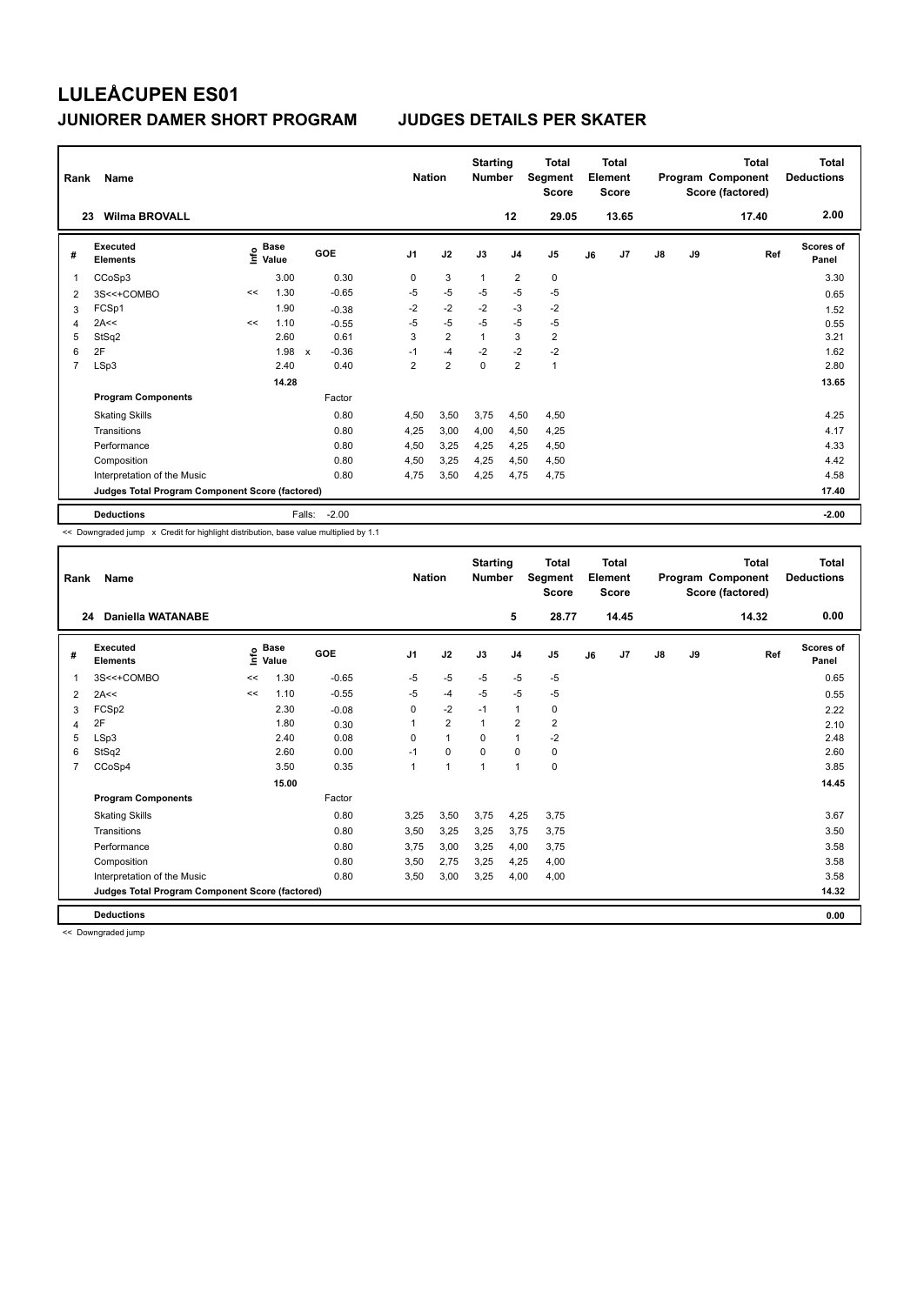|   | Rank<br>Name                                    |    |                                  |              |         |                |                | <b>Starting</b><br><b>Number</b> |                | <b>Total</b><br>Segment<br><b>Score</b> | <b>Total</b><br>Element<br><b>Score</b><br>14.73 |                | Program Component |    | <b>Total</b><br>Score (factored) | Total<br><b>Deductions</b> |
|---|-------------------------------------------------|----|----------------------------------|--------------|---------|----------------|----------------|----------------------------------|----------------|-----------------------------------------|--------------------------------------------------|----------------|-------------------|----|----------------------------------|----------------------------|
|   | <b>Alva FAHLMAN</b><br>25                       |    |                                  |              |         |                |                |                                  | 23             | 28.59                                   |                                                  |                |                   |    | 15.86                            | 2.00                       |
| # | <b>Executed</b><br><b>Elements</b>              |    | <b>Base</b><br>e Base<br>⊆ Value |              | GOE     | J <sub>1</sub> | J2             | J3                               | J <sub>4</sub> | J5                                      | J6                                               | J <sub>7</sub> | $\mathsf{J}8$     | J9 | Ref                              | <b>Scores of</b><br>Panel  |
| 1 | LSp3                                            |    | 2.40                             |              | 0.56    | 3              | 3              | 1                                | $\overline{2}$ | $\overline{2}$                          |                                                  |                |                   |    |                                  | 2.96                       |
| 2 | 2A<<                                            | << | 1.10                             |              | $-0.55$ | $-5$           | $-5$           | $-5$                             | $-5$           | $-5$                                    |                                                  |                |                   |    |                                  | 0.55                       |
| 3 | 3Lo<<+COMBO                                     | << | 1.70                             |              | $-0.85$ | $-5$           | $-5$           | $-5$                             | $-5$           | $-5$                                    |                                                  |                |                   |    |                                  | 0.85                       |
| 4 | FCSp1                                           |    | 1.90                             |              | 0.00    | 0              | $\mathbf{1}$   | $-2$                             | $\mathbf 0$    | $\mathbf 0$                             |                                                  |                |                   |    |                                  | 1.90                       |
| 5 | StSq2                                           |    | 2.60                             |              | 0.35    | 3              | $\overline{2}$ | 1                                | $\overline{1}$ | $\pmb{0}$                               |                                                  |                |                   |    |                                  | 2.95                       |
| 6 | 2F                                              |    | 1.98                             | $\mathsf{x}$ | 0.24    | $\overline{2}$ | $\mathbf 0$    |                                  | $\overline{1}$ | $\overline{2}$                          |                                                  |                |                   |    |                                  | 2.22                       |
| 7 | CCoSp3                                          |    | 3.00                             |              | 0.30    | $\overline{2}$ | $\overline{1}$ | 1                                | $\overline{ }$ | $\pmb{0}$                               |                                                  |                |                   |    |                                  | 3.30                       |
|   |                                                 |    | 14.68                            |              |         |                |                |                                  |                |                                         |                                                  |                |                   |    |                                  | 14.73                      |
|   | <b>Program Components</b>                       |    |                                  |              | Factor  |                |                |                                  |                |                                         |                                                  |                |                   |    |                                  |                            |
|   | <b>Skating Skills</b>                           |    |                                  |              | 0.80    | 4,00           | 3,75           | 3,75                             | 4,00           | 3,75                                    |                                                  |                |                   |    |                                  | 3.83                       |
|   | Transitions                                     |    |                                  |              | 0.80    | 4,00           | 3,50           | 3,75                             | 3,75           | 3,75                                    |                                                  |                |                   |    |                                  | 3.75                       |
|   | Performance                                     |    |                                  |              | 0.80    | 4,50           | 3,75           | 4,25                             | 3,75           | 4,00                                    |                                                  |                |                   |    |                                  | 4.00                       |
|   | Composition                                     |    |                                  |              | 0.80    | 4,25           | 3,50           | 4,25                             | 4,25           | 4,25                                    |                                                  |                |                   |    |                                  | 4.25                       |
|   | Interpretation of the Music                     |    |                                  |              | 0.80    | 4,25           | 3,50           | 4,00                             | 4,00           | 4,00                                    |                                                  |                |                   |    |                                  | 4.00                       |
|   | Judges Total Program Component Score (factored) |    |                                  |              |         |                |                |                                  |                |                                         |                                                  |                |                   |    |                                  | 15.86                      |
|   | <b>Deductions</b>                               |    |                                  | Falls:       | $-2.00$ |                |                |                                  |                |                                         |                                                  |                |                   |    |                                  | $-2.00$                    |

<< Downgraded jump x Credit for highlight distribution, base value multiplied by 1.1

| Rank           | Name                                            |    | <b>Nation</b>              |                      | <b>Starting</b><br><b>Number</b> | <b>Total</b><br>Segment<br><b>Score</b> | Total<br>Element<br><b>Score</b> |                |                         |    | <b>Total</b><br>Program Component<br>Score (factored) | <b>Total</b><br><b>Deductions</b> |    |       |                    |
|----------------|-------------------------------------------------|----|----------------------------|----------------------|----------------------------------|-----------------------------------------|----------------------------------|----------------|-------------------------|----|-------------------------------------------------------|-----------------------------------|----|-------|--------------------|
| 26             | <b>Tessi TRANEHED</b>                           |    |                            |                      |                                  |                                         |                                  | 31             | 28.52                   |    | 15.18                                                 |                                   |    | 15.34 | 2.00               |
| #              | Executed<br><b>Elements</b>                     |    | e Base<br>⊆ Value<br>Value | <b>GOE</b>           | J <sub>1</sub>                   | J2                                      | J3                               | J <sub>4</sub> | J <sub>5</sub>          | J6 | J7                                                    | $\mathsf{J}8$                     | J9 | Ref   | Scores of<br>Panel |
|                | 3S<<+COMBO                                      | << | 1.30                       | $-0.65$              | $-5$                             | $-5$                                    | $-5$                             | $-5$           | $-5$                    |    |                                                       |                                   |    |       | 0.65               |
| 2              | 2A<<                                            | << | 1.10                       | $-0.55$              | $-5$                             | -5                                      | $-5$                             | $-5$           | $-5$                    |    |                                                       |                                   |    |       | 0.55               |
| 3              | FCSp2                                           |    | 2.30                       | 0.08                 | $-1$                             | $\overline{2}$                          | $\Omega$                         | $\mathbf{1}$   | 0                       |    |                                                       |                                   |    |       | 2.38               |
| 4              | StSq3                                           |    | 3.30                       | 0.44                 | 0                                | $\mathbf{1}$                            | 1                                | $\overline{2}$ | 3                       |    |                                                       |                                   |    |       | 3.74               |
| 5              | 2F                                              |    | 1.98                       | 0.12<br>$\mathsf{x}$ | 1                                | 0                                       | $\Omega$                         | $\mathbf{1}$   | $\overline{\mathbf{c}}$ |    |                                                       |                                   |    |       | 2.10               |
| 6              | LSp3                                            |    | 2.40                       | 0.16                 | $\overline{ }$                   | $\mathbf{1}$                            | $\Omega$                         | $\mathbf{1}$   | 0                       |    |                                                       |                                   |    |       | 2.56               |
| $\overline{7}$ | CCoSp3                                          |    | 3.00                       | 0.20                 | 1                                | $\mathbf{1}$                            | $\Omega$                         | 1              | 0                       |    |                                                       |                                   |    |       | 3.20               |
|                |                                                 |    | 15.38                      |                      |                                  |                                         |                                  |                |                         |    |                                                       |                                   |    |       | 15.18              |
|                | <b>Program Components</b>                       |    |                            | Factor               |                                  |                                         |                                  |                |                         |    |                                                       |                                   |    |       |                    |
|                | <b>Skating Skills</b>                           |    |                            | 0.80                 | 3,75                             | 3,75                                    | 4,00                             | 4,25           | 5,00                    |    |                                                       |                                   |    |       | 4.00               |
|                | Transitions                                     |    |                            | 0.80                 | 3,25                             | 3,50                                    | 3,75                             | 3,75           | 4,50                    |    |                                                       |                                   |    |       | 3.67               |
|                | Performance                                     |    |                            | 0.80                 | 3,50                             | 3,25                                    | 3,75                             | 4,00           | 4,50                    |    |                                                       |                                   |    |       | 3.75               |
|                | Composition                                     |    |                            | 0.80                 | 3,75                             | 3,50                                    | 3,75                             | 4,25           | 4,75                    |    |                                                       |                                   |    |       | 3.92               |
|                | Interpretation of the Music                     |    |                            | 0.80                 | 3,75                             | 3,50                                    | 3,75                             | 4,00           | 4,75                    |    |                                                       |                                   |    |       | 3.83               |
|                | Judges Total Program Component Score (factored) |    |                            |                      |                                  |                                         |                                  |                |                         |    |                                                       |                                   |    |       | 15.34              |
|                | <b>Deductions</b><br>.                          |    |                            | $-2.00$<br>Falls:    |                                  |                                         |                                  |                |                         |    |                                                       |                                   |    |       | $-2.00$            |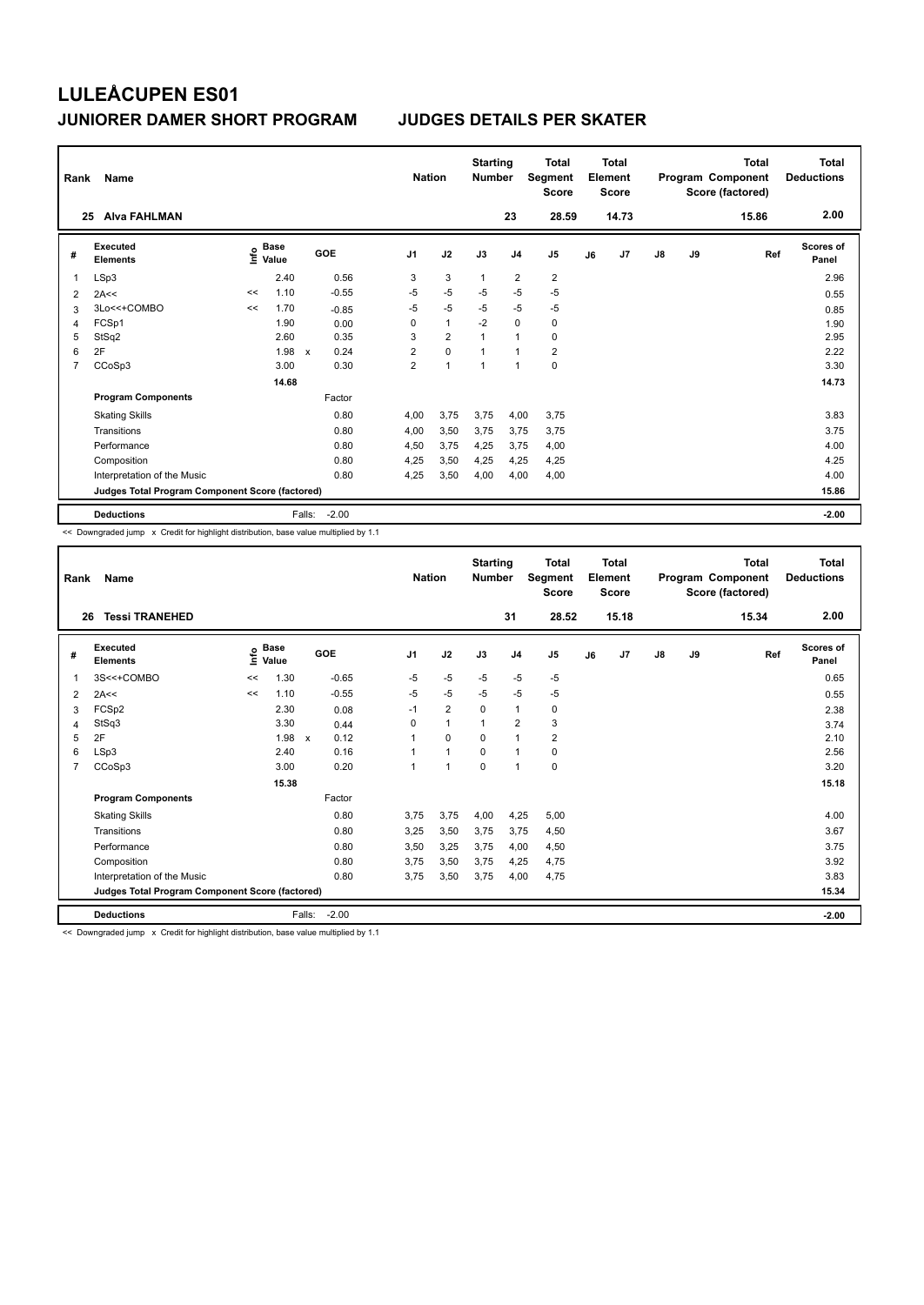| Rank           | Name                                            | <b>Nation</b> |                                    | <b>Starting</b><br><b>Number</b> |                | <b>Total</b><br>Segment<br><b>Score</b> | <b>Total</b><br>Element<br><b>Score</b> |                | Program Component |    | <b>Total</b><br>Score (factored) | <b>Total</b><br><b>Deductions</b> |    |       |                           |
|----------------|-------------------------------------------------|---------------|------------------------------------|----------------------------------|----------------|-----------------------------------------|-----------------------------------------|----------------|-------------------|----|----------------------------------|-----------------------------------|----|-------|---------------------------|
| 27             | <b>Ines ANDERSSON</b>                           |               |                                    |                                  |                |                                         |                                         | 15             | 28.19             |    | 13.31                            |                                   |    | 14.88 | 0.00                      |
| #              | Executed<br><b>Elements</b>                     |               | <b>Base</b><br>$\frac{6}{5}$ Value | GOE                              | J <sub>1</sub> | J2                                      | J3                                      | J <sub>4</sub> | J <sub>5</sub>    | J6 | J7                               | $\mathsf{J}8$                     | J9 | Ref   | <b>Scores of</b><br>Panel |
| 1              | 2A                                              |               | 3.30                               | $-0.11$                          | 0              | 0                                       | $-1$                                    | 0              | $-1$              |    |                                  |                                   |    |       | 3.19                      |
| 2              | 2S<<+COMBO                                      | <<            | 0.40                               | $-0.20$                          | $-5$           | $-5$                                    | $-5$                                    | $-5$           | $-5$              |    |                                  |                                   |    |       | 0.20                      |
| 3              | FCSp2                                           |               | 2.30                               | $-0.15$                          | $-1$           | $-1$                                    | 0                                       | $\mathbf 0$    | $-2$              |    |                                  |                                   |    |       | 2.15                      |
| $\overline{4}$ | 2F                                              |               | 1.80                               | $-0.54$                          | -3             | $-5$                                    | $-3$                                    | $-3$           | $-3$              |    |                                  |                                   |    |       | 1.26                      |
| 5              | StSq2                                           |               | 2.60                               | $-0.09$                          | $-1$           | $-2$                                    |                                         | $\mathbf{1}$   | $-1$              |    |                                  |                                   |    |       | 2.51                      |
| 6              | LSp1                                            |               | 1.50                               | $-0.40$                          | $-3$           | $-3$                                    | $-1$                                    | $-3$           | $-2$              |    |                                  |                                   |    |       | 1.10                      |
| $\overline{7}$ | CCoSp3                                          |               | 3.00                               | $-0.10$                          | $-2$           | $\pmb{0}$                               | $-1$                                    | $\mathbf 0$    | $\mathbf{1}$      |    |                                  |                                   |    |       | 2.90                      |
|                |                                                 |               | 14.90                              |                                  |                |                                         |                                         |                |                   |    |                                  |                                   |    |       | 13.31                     |
|                | <b>Program Components</b>                       |               |                                    | Factor                           |                |                                         |                                         |                |                   |    |                                  |                                   |    |       |                           |
|                | <b>Skating Skills</b>                           |               |                                    | 0.80                             | 3,50           | 3,00                                    | 4,00                                    | 3,75           | 4,00              |    |                                  |                                   |    |       | 3.75                      |
|                | Transitions                                     |               |                                    | 0.80                             | 3,25           | 3,00                                    | 4,25                                    | 3,50           | 3,75              |    |                                  |                                   |    |       | 3.50                      |
|                | Performance                                     |               |                                    | 0.80                             | 3.50           | 2.75                                    | 3.75                                    | 3.75           | 4,00              |    |                                  |                                   |    |       | 3.67                      |
|                | Composition                                     |               |                                    | 0.80                             | 3,75           | 3,00                                    | 4,25                                    | 4,00           | 4,25              |    |                                  |                                   |    |       | 4.00                      |
|                | Interpretation of the Music                     |               |                                    | 0.80                             | 3,50           | 2,75                                    | 4,00                                    | 3,50           | 4,00              |    |                                  |                                   |    |       | 3.67                      |
|                | Judges Total Program Component Score (factored) |               |                                    |                                  |                |                                         |                                         |                |                   |    |                                  |                                   |    |       | 14.88                     |
|                | <b>Deductions</b>                               |               |                                    |                                  |                |                                         |                                         |                |                   |    |                                  |                                   |    |       | 0.00                      |

<< Downgraded jump

| Rank | Name                                            | <b>Nation</b>              | <b>Starting</b><br><b>Number</b> |                                   | <b>Total</b><br>Segment<br><b>Score</b> | <b>Total</b><br>Element<br><b>Score</b> |                | Program Component |                | <b>Total</b><br>Score (factored) | <b>Total</b><br><b>Deductions</b> |               |    |       |                    |
|------|-------------------------------------------------|----------------------------|----------------------------------|-----------------------------------|-----------------------------------------|-----------------------------------------|----------------|-------------------|----------------|----------------------------------|-----------------------------------|---------------|----|-------|--------------------|
| 28   | <b>Ziri BURMAN-VOSS</b>                         |                            |                                  |                                   |                                         |                                         |                | 8                 | 28.13          |                                  | 13.71                             |               |    | 15.42 | 1.00               |
| #    | Executed<br><b>Elements</b>                     | $\sum_{k=1}^{\infty}$ Pase | Value                            | GOE                               | J <sub>1</sub>                          | J2                                      | J3             | J <sub>4</sub>    | J <sub>5</sub> | J6                               | J <sub>7</sub>                    | $\mathsf{J}8$ | J9 | Ref   | Scores of<br>Panel |
| 1    | 2A<<                                            | <<                         | 1.10                             | $-0.55$                           | $-5$                                    | $-5$                                    | $-5$           | $-5$              | $-5$           |                                  |                                   |               |    |       | 0.55               |
| 2    | StSq3                                           |                            | 3.30                             | 0.77                              | $\overline{2}$                          | $\mathbf{1}$                            | $\overline{2}$ | 3                 | 3              |                                  |                                   |               |    |       | 4.07               |
| 3    | 2S+COMBO                                        |                            | 1.30                             | $-0.65$                           | -5                                      | $-5$                                    | $-5$           | $-5$              | $-5$           |                                  |                                   |               |    |       | 0.65               |
| 4    | CCoSp3                                          |                            | 3.00                             | $-0.40$                           | $-2$                                    | $-3$                                    | $\Omega$       | $\mathbf 0$       | $-2$           |                                  |                                   |               |    |       | 2.60               |
| 5    | 2F                                              |                            | 1.98                             | 0.06<br>$\boldsymbol{\mathsf{x}}$ | 0                                       | $\mathbf 0$                             | $-1$           | $\mathbf{1}$      | $\mathbf{1}$   |                                  |                                   |               |    |       | 2.04               |
| 6    | FCSp1                                           |                            | 1.90                             | $-0.06$                           | 0                                       | $-1$                                    | $-1$           | $\mathbf 1$       | 0              |                                  |                                   |               |    |       | 1.84               |
| 7    | SSp3                                            |                            | 2.10                             | $-0.14$                           | $-2$                                    | $-1$                                    | $-1$           | $\overline{2}$    | $\mathbf 0$    |                                  |                                   |               |    |       | 1.96               |
|      |                                                 |                            | 14.68                            |                                   |                                         |                                         |                |                   |                |                                  |                                   |               |    |       | 13.71              |
|      | <b>Program Components</b>                       |                            |                                  | Factor                            |                                         |                                         |                |                   |                |                                  |                                   |               |    |       |                    |
|      | <b>Skating Skills</b>                           |                            |                                  | 0.80                              | 3.75                                    | 3,25                                    | 4,00           | 4,00              | 4,25           |                                  |                                   |               |    |       | 3.92               |
|      | Transitions                                     |                            |                                  | 0.80                              | 3,50                                    | 2.75                                    | 3,75           | 4,00              | 4,00           |                                  |                                   |               |    |       | 3.75               |
|      | Performance                                     |                            |                                  | 0.80                              | 3.75                                    | 3,00                                    | 4,00           | 4,00              | 4,50           |                                  |                                   |               |    |       | 3.92               |
|      | Composition                                     |                            |                                  | 0.80                              | 3,50                                    | 3,00                                    | 4,25           | 4,25              | 4,25           |                                  |                                   |               |    |       | 4.00               |
|      | Interpretation of the Music                     |                            |                                  | 0.80                              | 3,50                                    | 2,75                                    | 3.75           | 3,75              | 4,50           |                                  |                                   |               |    |       | 3.67               |
|      | Judges Total Program Component Score (factored) |                            |                                  |                                   |                                         |                                         |                |                   |                |                                  |                                   |               |    |       | 15.42              |
|      | <b>Deductions</b>                               |                            |                                  | $-1.00$<br>Falls:                 |                                         |                                         |                |                   |                |                                  |                                   |               |    |       | $-1.00$            |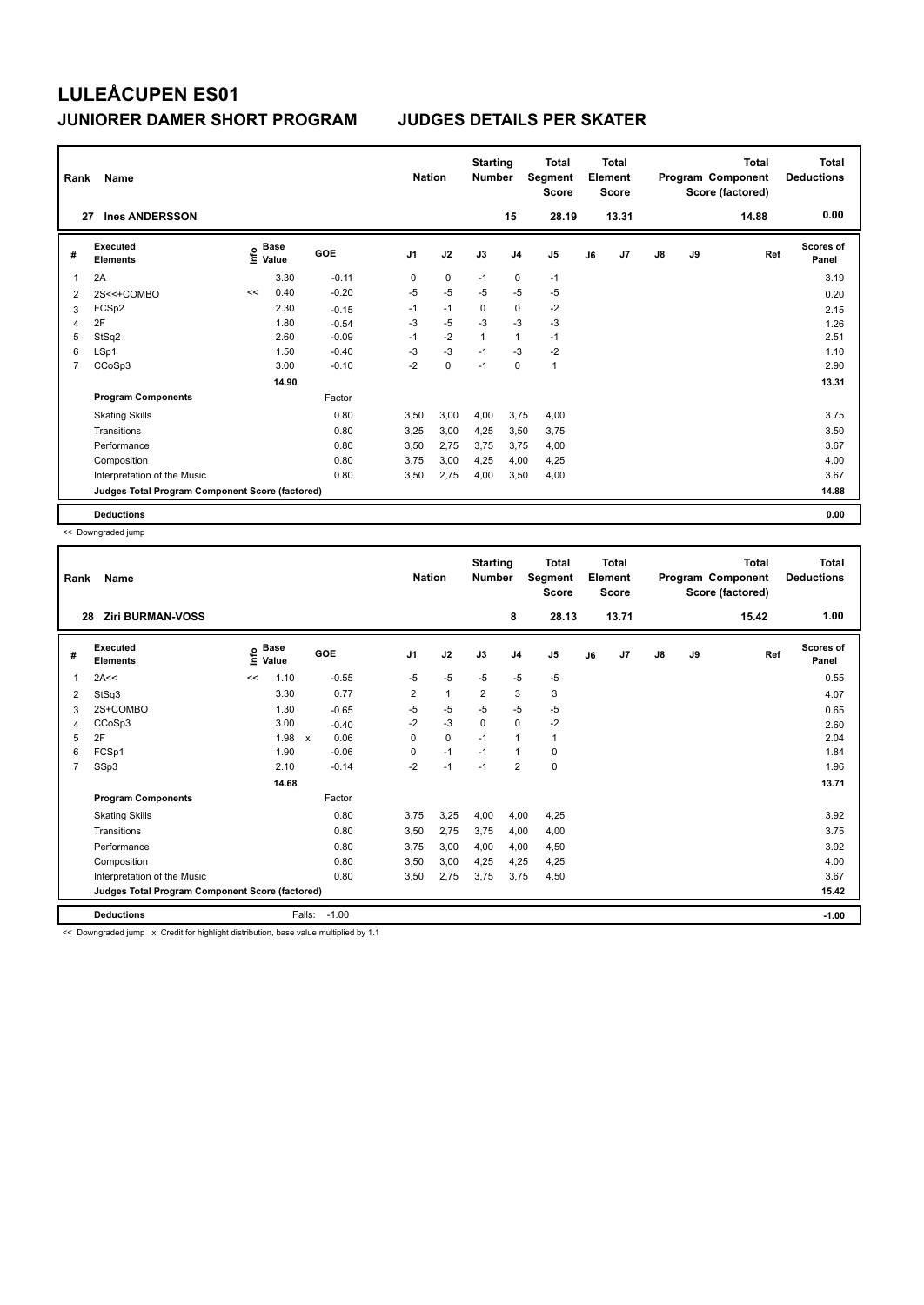| Rank           | Name                                            |    | <b>Nation</b>                    | <b>Starting</b><br><b>Number</b> |         | <b>Total</b><br>Segment<br><b>Score</b> |                | <b>Total</b><br>Element<br><b>Score</b> |                |                | <b>Total</b><br>Program Component<br>Score (factored) | <b>Total</b><br><b>Deductions</b> |               |    |       |                           |
|----------------|-------------------------------------------------|----|----------------------------------|----------------------------------|---------|-----------------------------------------|----------------|-----------------------------------------|----------------|----------------|-------------------------------------------------------|-----------------------------------|---------------|----|-------|---------------------------|
| 29             | Saga HOLMBERG                                   |    |                                  |                                  |         |                                         |                |                                         | 28             | 28.05          |                                                       | 13.45                             |               |    | 14.60 | 0.00                      |
| #              | <b>Executed</b><br><b>Elements</b>              |    | <b>Base</b><br>e Base<br>⊆ Value |                                  | GOE     | J <sub>1</sub>                          | J2             | J3                                      | J <sub>4</sub> | J <sub>5</sub> | J6                                                    | J7                                | $\mathsf{J}8$ | J9 | Ref   | <b>Scores of</b><br>Panel |
| 1              | CCoSp3                                          |    | 3.00                             |                                  | 0.30    | 0                                       | $\mathbf 0$    | $\overline{2}$                          | $\overline{2}$ | $\overline{1}$ |                                                       |                                   |               |    |       | 3.30                      |
| 2              | StSq2                                           |    | 2.60                             |                                  | 0.09    | 0                                       | $\mathbf 0$    | $-1$                                    | $\overline{2}$ | $\mathbf{1}$   |                                                       |                                   |               |    |       | 2.69                      |
| 3              | 3S<<+COMBO                                      | << | 1.30                             |                                  | $-0.65$ | $-5$                                    | $-5$           | $-5$                                    | -5             | -5             |                                                       |                                   |               |    |       | 0.65                      |
| 4              | 2A<<                                            | << | 1.10                             |                                  | $-0.40$ | $-3$                                    | $-4$           | $-4$                                    | $-5$           | $-2$           |                                                       |                                   |               |    |       | 0.70                      |
| 5              | FCSp3                                           |    | 2.80                             |                                  | 0.09    | 0                                       | $\mathbf{1}$   | 0                                       | $\overline{1}$ | 0              |                                                       |                                   |               |    |       | 2.89                      |
| 6              | 2F                                              |    | 1.98                             | $\mathsf{x}$                     | $-0.36$ | $-3$                                    | $-2$           | $-2$                                    | $-2$           | $-2$           |                                                       |                                   |               |    |       | 1.62                      |
| $\overline{7}$ | LSp1                                            |    | 1.50                             |                                  | 0.10    | $\overline{2}$                          | $\overline{1}$ | $-1$                                    | $\overline{1}$ | $\pmb{0}$      |                                                       |                                   |               |    |       | 1.60                      |
|                |                                                 |    | 14.28                            |                                  |         |                                         |                |                                         |                |                |                                                       |                                   |               |    |       | 13.45                     |
|                | <b>Program Components</b>                       |    |                                  |                                  | Factor  |                                         |                |                                         |                |                |                                                       |                                   |               |    |       |                           |
|                | <b>Skating Skills</b>                           |    |                                  |                                  | 0.80    | 3.75                                    | 3,25           | 3,75                                    | 3,75           | 4,00           |                                                       |                                   |               |    |       | 3.75                      |
|                | Transitions                                     |    |                                  |                                  | 0.80    | 3,50                                    | 3,00           | 3,25                                    | 3,75           | 3,75           |                                                       |                                   |               |    |       | 3.50                      |
|                | Performance                                     |    |                                  |                                  | 0.80    | 3.75                                    | 3.25           | 3.50                                    | 3.75           | 3,75           |                                                       |                                   |               |    |       | 3.67                      |
|                | Composition                                     |    |                                  |                                  | 0.80    | 4,00                                    | 3,00           | 3,25                                    | 4,00           | 4,00           |                                                       |                                   |               |    |       | 3.75                      |
|                | Interpretation of the Music                     |    |                                  |                                  | 0.80    | 3,75                                    | 3,00           | 3,25                                    | 3,75           | 4,00           |                                                       |                                   |               |    |       | 3.58                      |
|                | Judges Total Program Component Score (factored) |    |                                  |                                  |         |                                         |                |                                         |                |                |                                                       |                                   |               |    |       | 14.60                     |
|                | <b>Deductions</b>                               |    |                                  |                                  |         |                                         |                |                                         |                |                |                                                       |                                   |               |    |       | 0.00                      |

<< Downgraded jump x Credit for highlight distribution, base value multiplied by 1.1

|                | Name<br>Rank                                    |      |                      |              |         |                |  |              | <b>Starting</b><br><b>Number</b> |                | <b>Total</b><br>Segment<br><b>Score</b> | <b>Total</b><br>Element<br><b>Score</b> |                | Program Component |    | <b>Total</b><br>Score (factored) | <b>Total</b><br><b>Deductions</b> |
|----------------|-------------------------------------------------|------|----------------------|--------------|---------|----------------|--|--------------|----------------------------------|----------------|-----------------------------------------|-----------------------------------------|----------------|-------------------|----|----------------------------------|-----------------------------------|
| 30             | Elfrida LANDE-LUNDOVIST                         |      |                      |              |         |                |  |              |                                  | 32             | 27.22                                   |                                         | 12.42          |                   |    | 15.80                            | 1.00                              |
| #              | Executed<br><b>Elements</b>                     | Info | <b>Base</b><br>Value |              | GOE     | J <sub>1</sub> |  | J2           | J3                               | J <sub>4</sub> | J <sub>5</sub>                          | J6                                      | J <sub>7</sub> | $\mathsf{J}8$     | J9 | Ref                              | <b>Scores of</b><br>Panel         |
| 1              | 2A<<                                            | <<   | 1.10                 |              | $-0.55$ | $-5$           |  | $-5$         | $-5$                             | $-5$           | $-5$                                    |                                         |                |                   |    |                                  | 0.55                              |
| 2              | FCSp2                                           |      | 2.30                 |              | $-0.23$ | $-2$           |  | $\mathbf 0$  | $-1$                             | $\mathbf 0$    | $-3$                                    |                                         |                |                   |    |                                  | 2.07                              |
| 3              | 2F                                              |      | 1.80                 |              | 0.12    | 1              |  | $\mathbf 0$  | $\mathbf{1}$                     | $\mathbf{1}$   | 0                                       |                                         |                |                   |    |                                  | 1.92                              |
| 4              | 2S+COMBO                                        |      | 1.43                 | $\mathsf{x}$ | $-0.65$ | -5             |  | $-5$         | $-5$                             | $-5$           | $-5$                                    |                                         |                |                   |    |                                  | 0.78                              |
| 5              | CCoSp3                                          |      | 3.00                 |              | 0.20    | 1              |  | $\mathbf{1}$ | $-1$                             | $\mathbf{1}$   | 0                                       |                                         |                |                   |    |                                  | 3.20                              |
| 6              | LSp1                                            |      | 1.50                 |              | $-0.55$ | -4             |  | $-3$         | $-3$                             | $-5$           | $-4$                                    |                                         |                |                   |    |                                  | 0.95                              |
| $\overline{7}$ | StSq2                                           |      | 2.60                 |              | 0.35    | $\overline{2}$ |  | $\mathbf{1}$ | 3                                | $\mathbf{1}$   | $\mathbf{1}$                            |                                         |                |                   |    |                                  | 2.95                              |
|                |                                                 |      | 13.73                |              |         |                |  |              |                                  |                |                                         |                                         |                |                   |    |                                  | 12.42                             |
|                | <b>Program Components</b>                       |      |                      |              | Factor  |                |  |              |                                  |                |                                         |                                         |                |                   |    |                                  |                                   |
|                | <b>Skating Skills</b>                           |      |                      |              | 0.80    | 3.75           |  | 3.50         | 4,25                             | 4,25           | 4,25                                    |                                         |                |                   |    |                                  | 4.08                              |
|                | Transitions                                     |      |                      |              | 0.80    | 3.75           |  | 3,25         | 4,00                             | 4,00           | 3,75                                    |                                         |                |                   |    |                                  | 3.83                              |
|                | Performance                                     |      |                      |              | 0.80    | 4,00           |  | 3,50         | 4,50                             | 3.75           | 4,00                                    |                                         |                |                   |    |                                  | 3.92                              |
|                | Composition                                     |      |                      |              | 0.80    | 4,00           |  | 3,25         | 4,25                             | 4,00           | 4,00                                    |                                         |                |                   |    |                                  | 4.00                              |
|                | Interpretation of the Music                     |      |                      |              | 0.80    | 3.75           |  | 3,25         | 4.25                             | 3.75           | 4,25                                    |                                         |                |                   |    |                                  | 3.92                              |
|                | Judges Total Program Component Score (factored) |      |                      |              |         |                |  |              |                                  |                |                                         |                                         |                |                   |    |                                  | 15.80                             |
|                | <b>Deductions</b>                               |      |                      | Falls:       | $-1.00$ |                |  |              |                                  |                |                                         |                                         |                |                   |    |                                  | $-1.00$                           |